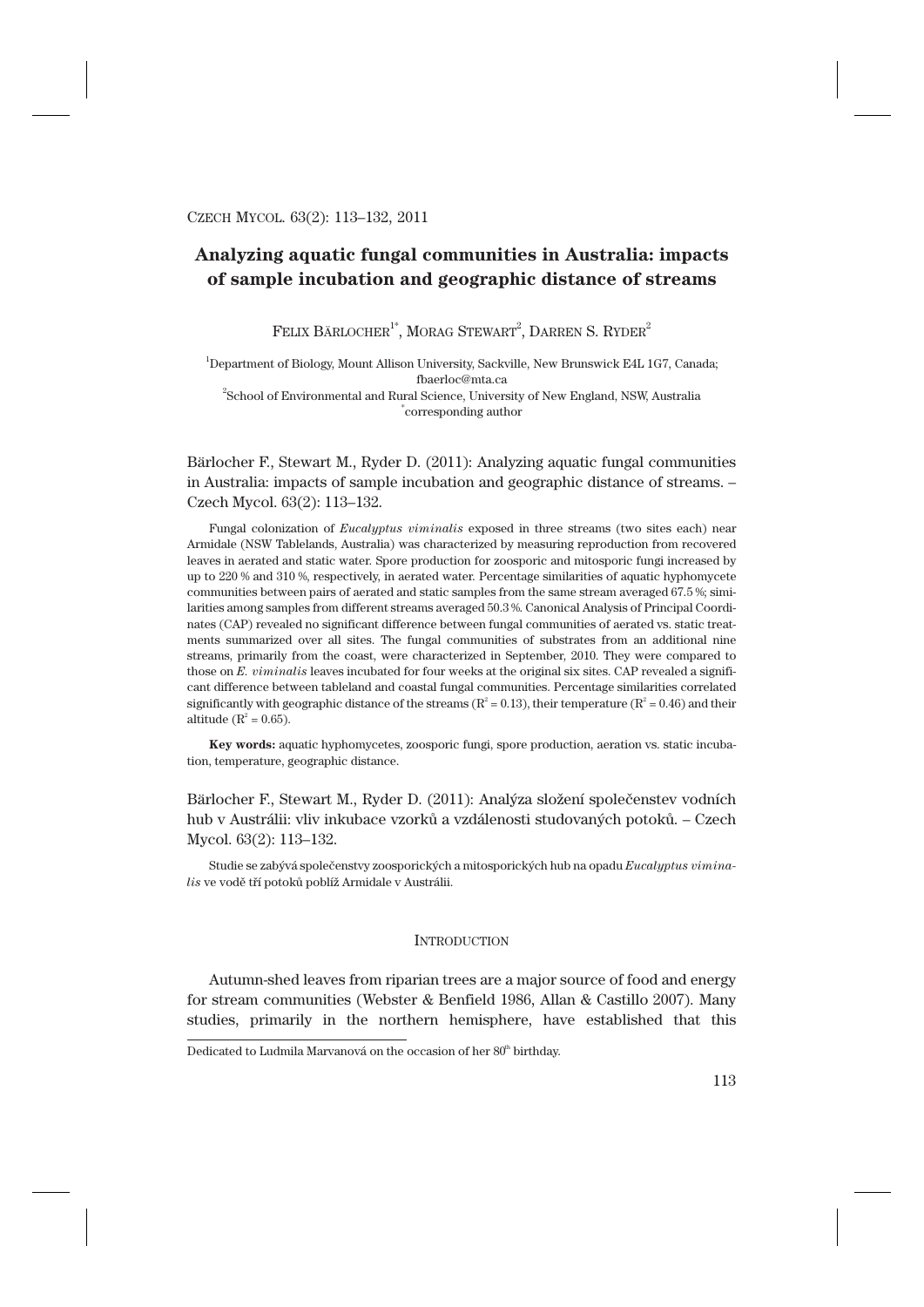allochthonous detritus becomes more palatable to stream invertebrates after being colonized by fungi (Canhoto & Graça 2008). Total fungal biomass on leaves is generally estimated by measuring levels of ergosterol, whose occurrence is largely restricted to membranes of living fungal cells (Gessner et al. 2003). Traditionally, the analysis of fungal community composition has relied on inducing a reproductive phase in (generally unidentifiable) mycelia on and in the leaves. Incubating leaves collected from stream water typically results in the formation of numerous multiradiate or sigmoid conidia. They belong to the polyphyletic, ecologically defined group of aquatic hyphomycetes (Krauss et al. 2011). Aerating the water greatly increases the rate of conidium production of pure cultures due to turbulence (Webster & Towfik 1972, Webster 1975), and increased streamflow/turbulence due to snowmelt correlated with higher numbers of aquatic hyphomycete spores in the water column of a Canadian stream (Bärlocher 2000). It has therefore become customary to submerge leaves collected from streams in agitated water, achieved by forced aeration or by shaking the container with the submerged leaves (Bärlocher 1981, Baldy et al. 1995). This selectively stimulates release of conidia of aquatic hyphomycetes; these fungi are therefore assumed to be the main agents of leaf decomposition in streams. However, we recently recovered large numbers of propagules, tentatively assigned to zoosporic fungi, during decomposition of *Eucalyptus viminalis* leaves in Australian streams. The term "fungi" is used here to encompass all fungus-like organisms, and includes members of the kingdoms Fungi and Chromista, as well as various slime moulds (Alexopoulos et al. 1996; for illustrations of the spores, see Bärlocher et al. 2011).

It is known from work with pure cultures that increasing the rate of aeration does not favour sporulation of all species to the same extent (Webster & Towfik 1972, Webster 1975). The degree of turbulence to which we expose our field samples may therefore affect our perception of community composition.

Fungal colonization has been reported to be influenced by organic and inorganic nutrients (e.g., Suberkropp & Chauvet 1995, Raviraja et al. 1998, Sridhar & Bärlocher 2000), by land-use practices (e.g., Laitung et al. 2002, Bärlocher et al. 2010) and by factors associated with alkalinity/pH and their effects on aluminium solubility (Wood-Eggenschwiler & Bärlocher 1983, Bärlocher 1987, Baudoin et al. 2008). When reviewing the geographical distribution of aquatic hyphomycete communities, Wood-Eggenschwiler & Bärlocher (1985) concluded that climate (temperature?) was the primary predictive factor. Higher similarities were found among geographically distant tropical or among temperate locations than between tropical and temperate or between tropical and subtropical regions on the same continent. Even within the same stream, distinct winter and summer assemblages can be distinguished (Suberkropp 1984) and species-specific seasonal preferences can override substrate preferences (Nikolcheva & Bärlocher 2005). Within the same climatic zone, the water chemistry can play a major role (e.g., nutrients, Suberkropp &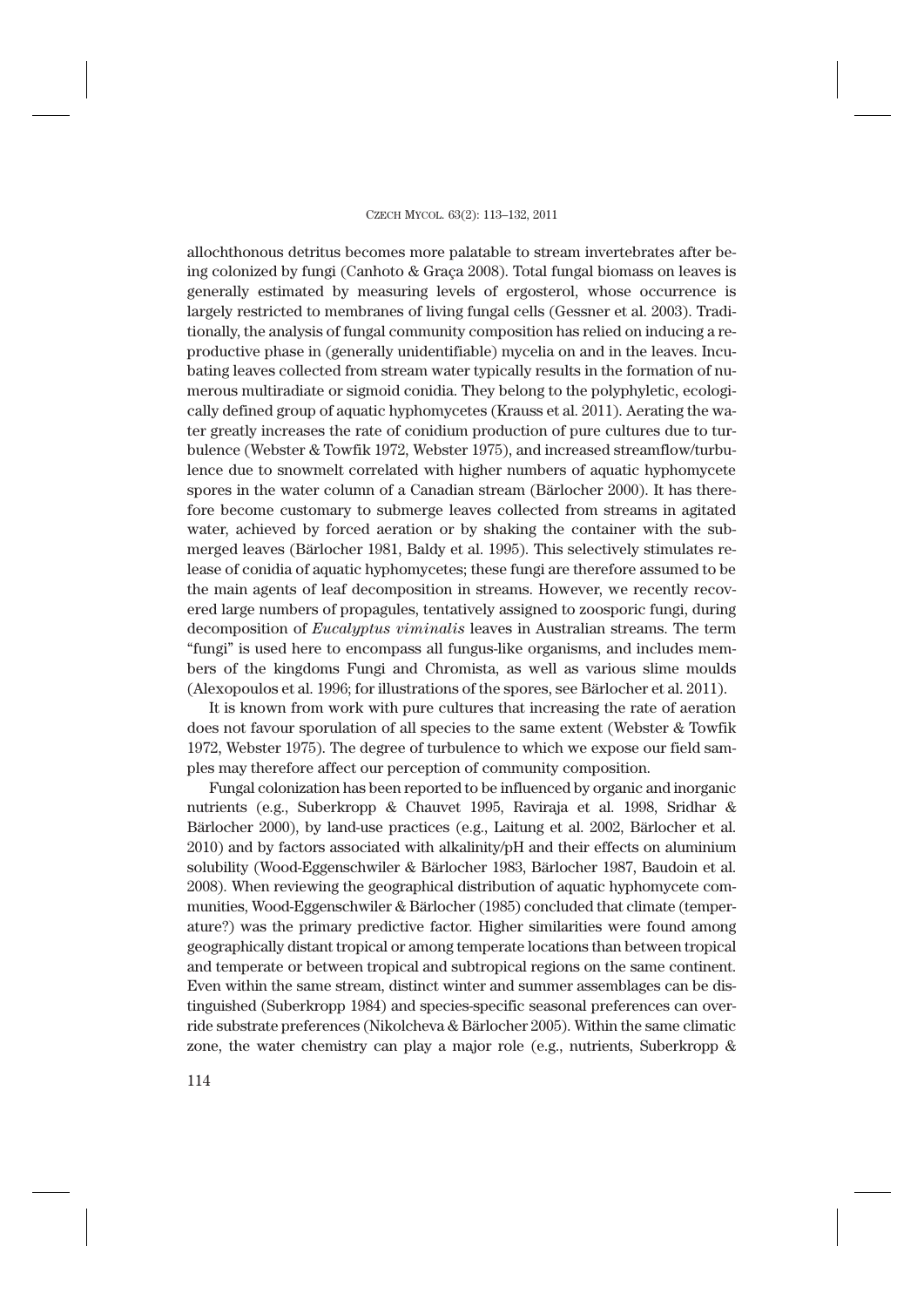Chauvet 1995; Suberkropp 2001; or factors associated with alkalinity, Wood-Eggenschwiler & Bärlocher 1983; Bärlocher 1987; Baudoin et al. 2008).

The primary objective of this study was to characterize fungal colonization of eucalypt leaves in three circumneutral streams (two sites each) near Armidale (New South Wales tablelands), some with and some without riparian vegetation. We were also interested in whether the absence of induced turbulence (no aeration) during incubation of leaves recovered from streams significantly changed the total numbers of released spores (zoosporic, or aquatic hyphomycetes) or the contributions of individual species of aquatic hyphomycetes to total spore production, and therefore our evaluation of fungal community composition. Finally, we included several sites from alluvial meandering gravel bed coastal rivers (east of the Dorrigo plateau) to establish a distance-decay relationship for aquatic hyphomycetes. This measures similarities in community composition at different sites and how it changes with geographic distance separating the sites. Our goal was to determine if geographic distance among streams or local conditions (water temperatures, different riparian vegetation or geology) were more useful predictors. Due to higher altitudes, tableland streams in this region are generally colder than coastal streams (Banens 1987, Hadwen et al. 2010), and generally drain highly erodible red granitic podzols or granitic duplex soils, while the geology of nearby sub-tropical coastal rivers is dominated by basalt intrusions and alluvial deposits (Barrow & Spencer 1971, Kingham 1998). If the mechanisms described by Wood-Eggenschwiler & Bärlocher (1985) apply to Australian streams, fungal communities of tableland streams should be more similar to each other than to coastal streams and vice versa, regardless of geographic distance.

#### MATERIALS AND METHODS

Leaf collection and exposure are described in Bärlocher et al. (2011). Briefly, we collected leaves from several *Eucalyptus viminalis* trees from an urban remnant population in Armidale, Australia. After drying to constant mass, they were placed in litter bags ( $15 \text{ cm} \times 12 \text{ cm}$ ;  $5 \text{ mm}$  mesh) and exposed in  $3$  streams ( $2$  sites each, Tab. 1). The three streams are tributaries of the upper Gwydir River catchment, located in northern New South Wales (NSW), Australia. The catchment is dominated by agriculture which has led to the removal of much of the native riparian vegetation (Lunt et al. 2007, Rogers & Ralph 2010). Roumalla Creek and Moredun Creek are second order streams and consisted of an upstream non-vegetated site and downstream vegetated site separated by at least 10 river km. Booralong Creek consisted of an upstream and downstream vegetated site. Each site was approximately 100 m in length and the dominant riparian vegetation included *Casuarina cunninghamiana* and *Eucalyptus* spp. at the vegetated sites.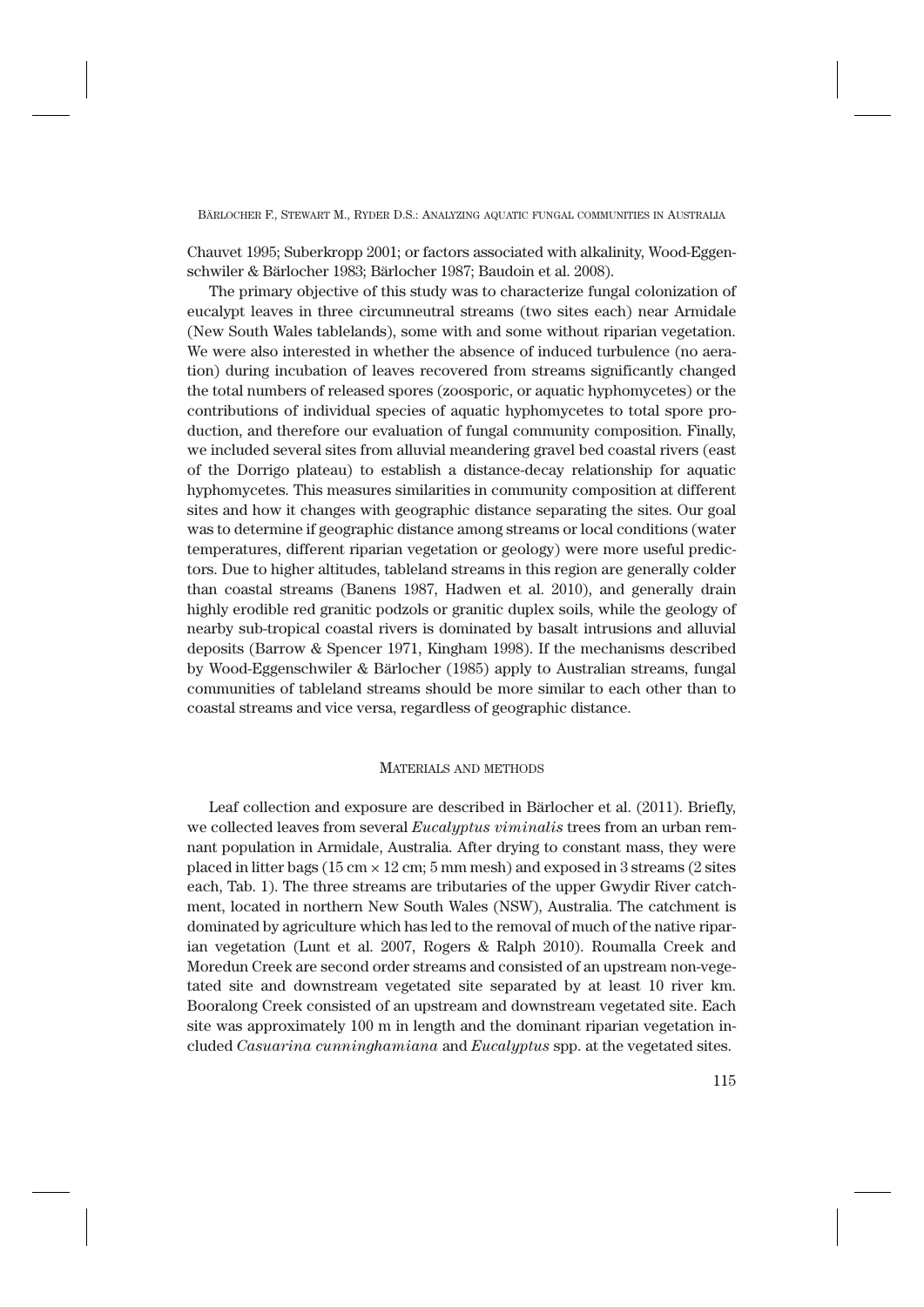| <b>Stream</b> | <b>Symbol</b> | <b>Coordinates</b>          | River banks   | <b>Altitude</b> |
|---------------|---------------|-----------------------------|---------------|-----------------|
| Roumalla 1    | Ro1           | S 30° 25.639; E 151° 11.863 | vegetated     | 694             |
| Roumalla 2    | Ro2           | S 30° 27.162; E 151° 10.064 | non-vegetated | 698             |
| Moredun 1     | Mo1           | S 30° 08.744; E 151° 07.037 | non-vegetated | 657             |
| Moredun 2     | Mo2           | S 30° 08.963; E 151° 05.454 | vegetated     | 655             |
| Booralong 1   | Bo1           | S 30° 28.908; E 151° 25.561 | vegetated     | 800             |
| Booralong 2   | Bo2           | S 30° 28.746; E 151° 26.275 | vegetated     | 793             |

**Tab. 1.** Sites for field experiments with coordinates and altitude (m).

**Tab. 2.** Sampling schedule in six streams. Start indicates time of immersion of a set of leaf bags. On dates marked with X, samples were recovered and analyzed.

| <b>Stream</b>        | <b>Set</b>     | 10 Aug       | 17 Aug | 24 Aug       | 7 Sep | 21 Sep | 30 Sep | <b>5 Oct</b> |
|----------------------|----------------|--------------|--------|--------------|-------|--------|--------|--------------|
| Roumalla 1           | 1              | <b>Start</b> | X      |              | X     | X      |        | X            |
|                      | $\overline{2}$ |              |        | <b>Start</b> | X     | X      |        | X            |
| Roumalla 2           | H.             | Start        | X      |              | X     | X      |        | X            |
|                      | $\overline{2}$ |              |        | Start        | X     |        |        |              |
| Moredun 1            | 1              | Start        | X      |              |       | X      | X      | X            |
|                      | $\overline{2}$ |              |        | <b>Start</b> | X     | X      |        | X            |
| Moredun <sub>2</sub> | 1              | <b>Start</b> | X      |              | X     | X      |        | X            |
|                      | $\overline{2}$ |              |        | <b>Start</b> |       | X      |        | X            |
| Booralong 1          |                | <b>Start</b> | X      |              | X     | X      |        | X            |
|                      | $\overline{2}$ |              |        | <b>Start</b> | X     | X      |        | X            |
| Booralong 2          | 1              | Start        | X      |              | X     | X      |        | X            |
|                      | $\overline{2}$ |              |        | <b>Start</b> | X     | X      |        | X            |

The first field experiment started on August 10, 2010 (Tab. 2). Groups of five bags were placed approximately 20 m apart. Discharge during the experimental period was unusually high. Compared to the previous year, total discharge measured at the Gwydir River gauging station located downstream of all three streams, increased by a factor of 391 (August), 1758 (September) and 49,223 (October) (unpubl. obs., M. Stewart). We therefore started a second field experiment on August 24. The timing of sample collection is summarized in Tab. 2. Recovered leaves were analyzed for mass loss and ergosterol levels, and temperature and several water parameters were monitored throughout the experimental period. These results are given in Bärlocher et al. (2011).

Additional leaf material (generally around 50–80 mg) was placed in 150 ml of distilled sterile water in a 250 ml Erlenmeyer flask, and aerated for 48 h to induce fungal reproduction (airflow was approx. 1.5 ml per sec.). The supernatant was filtered through a 5 μm membrane filter, which was stained with cotton blue in lactophenol. Fungal spores trapped on the filter were counted; conidia of aquatic hyphomycetes were identified. The leaf material was dried and ashed, and spore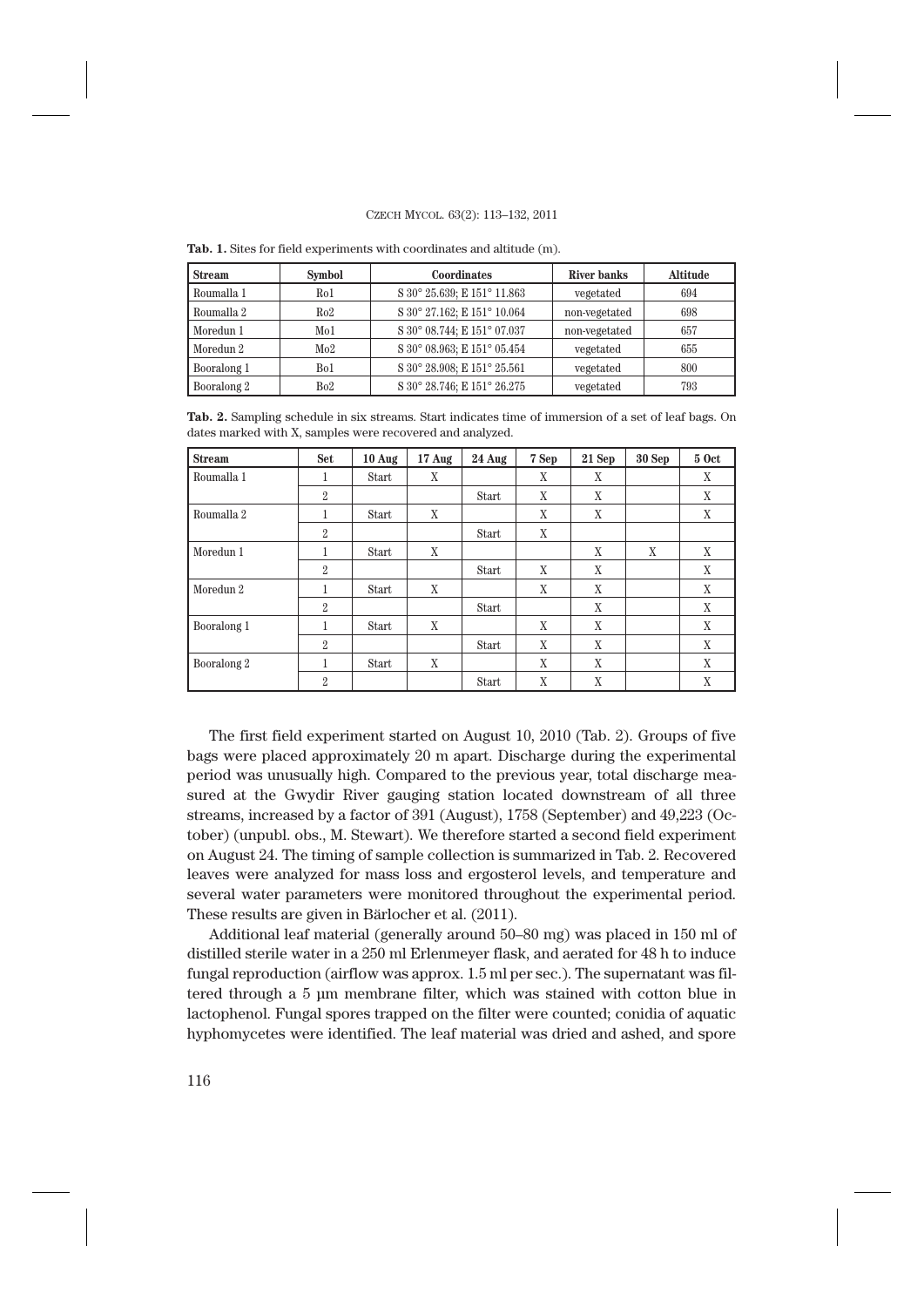numbers per mg ash-free dry mass were calculated. An equal number of flasks with water and leaves were incubated without aeration and the supernatant filtered and analyzed for spores.

In addition to *E. viminalis* leaves from our field experiment, we collected leaves and needles from 9 other streams, all with riparian vegetation (Tab. 3). We selected brownish, moderately decayed material (neither green, indicating recent immersion in stream, nor black, indicating anoxic conditions). This material was incubated under aeration and evaluated as described above. Distances among the 15 sites were calculated online by the haversine formula, based on latitude/longitude data (http://www.movable-type.co.uk/scripts/latlong.html). They are listed in Tab. 4.

| <b>Stream</b>            | <b>Symbol</b>   | Coordinates                 | <b>Altitude</b> | Temperature |
|--------------------------|-----------------|-----------------------------|-----------------|-------------|
| Little Murphy            | LiM             | S 30° 23.000; E 152° 33.929 | 1069            | 14.3        |
| Rocky Creek              | RoC             | S 30° 21.362; E 152° 43.333 | 744             | 14.8        |
| Never Never 1            | NN1             | S 30° 23.232; E 152° 53.063 | 38              | 18.0        |
| Never Never 2            | NN2             | S 30° 22.084; E 152°53.491  | 50              | 17.5        |
| Never Never 3            | NN <sub>3</sub> | S 30° 21.628; E 152° 54.255 | 76              | 17.0        |
| Bellinger River 1        | Be1             | S 30° 25.725; E 152° 46.230 | 41              | 18.0        |
| <b>Bellinger River 2</b> | Be <sub>2</sub> | S 30° 25.561; E 152° 44.870 | 48              | 17.5        |
| Bellinger River 3        | Be <sub>3</sub> | S 30° 25.985; E 152° 43.396 | 58              | 17.5        |
| <b>Hastings River</b>    | HaR             | S 31° 26.335; E 152° 27.625 | 57              | 18.0        |

**Tab. 3.** Additional field sites for fungal collections with coordinates, altitude (m) and temperature (°C) on sampling day (September 15, 2010).

**Tab. 4.** Distances in km among collection sites. Symbols as in Tabs. 1, 3.

|                 | Ro2 | Mo1  | Mo2  | Bo1  | Bo2  | LM    | NN1   | NN <sub>2</sub> | NN <sub>3</sub> | Be1   | Be <sub>2</sub> | Be3   | HR    | RoC   |
|-----------------|-----|------|------|------|------|-------|-------|-----------------|-----------------|-------|-----------------|-------|-------|-------|
| Ro1             | 4.0 | 32.3 | 32.6 | 23.7 | 23.7 | 131.3 | 161.9 | 162.6           | 163.8           | 150.8 | 148.6           | 146.3 | 164.8 | 146.4 |
| Ro2             |     | 34.5 | 34.5 | 24.9 | 26.1 | 134.3 | 164.8 | 165.6           | 166.8           | 153.7 | 151.5           | 149.1 | 165   | 149.5 |
| Mo1             |     |      | 2.6  | 47.7 | 48.2 | 141.6 | 171.8 | 172.2           | 173.3           | 161.8 | 159.6           | 157.5 | 192.7 | 155.9 |
| Mo2             |     |      |      | 49   | 49.5 | 144   | 174.3 | 174.6           | 175.7           | 164.2 | 162             | 159.9 | 194.1 | 158.4 |
| Bo1             |     |      |      |      | 1.2  | 109.8 | 140.2 | 141.1           | 141.2           | 129   | 126.9           | 124.5 | 145.1 | 125.1 |
| Bo2             |     |      |      |      |      | 108.6 | 139.1 | 139.9           | 141.2           | 127.9 | 125.7           | 123.3 | 144.6 | 123.9 |
| LM              |     |      |      |      |      |       | 30.6  | 31.3            | 32.6            | 20.3  | 18.1            | 16.1  | 117.8 | 117.8 |
| NN1             |     |      |      |      |      |       |       | 2.2             | 3.5             | 11.9  | 13.8            | 16.3  | 123.7 | 15.9  |
| NN2             |     |      |      |      |      |       |       |                 | 1.5             | 13.4  | 15.2            | 17.7  | 126   | 16.3  |
| NN3             |     |      |      |      |      |       |       |                 |                 | 14.9  | 16.7            | 19.1  | 127.2 | 17.4  |
| Be1             |     |      |      |      |      |       |       |                 |                 |       | 2.2             | 4.5   | 116.2 | 9.3   |
| Be <sub>2</sub> |     |      |      |      |      |       |       |                 |                 |       |                 | 2.5   | 115.9 | 8.1   |
| Be <sub>3</sub> |     |      |      |      |      |       |       |                 |                 |       |                 |       | 114.6 | 8.5   |
| HR              |     |      |      |      |      |       |       |                 |                 |       |                 |       |       | 122.9 |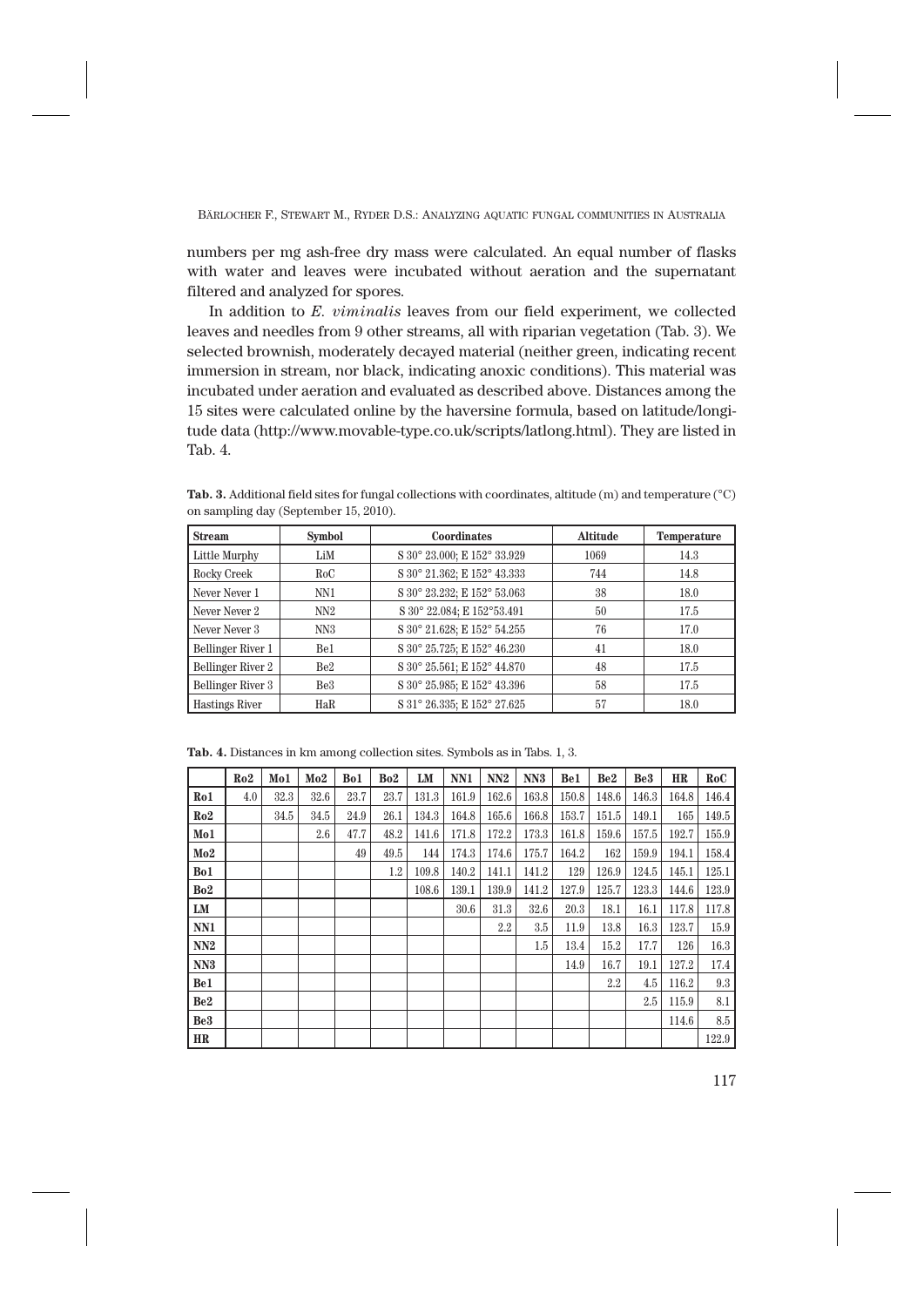### **RESULTS**

Numbers of aquatic hyphomycete conidia and zoosporic propagules released during 48 h in static water are shown in Figs. 1 and 2. In both field experiments, these numbers were significantly lower than corresponding values from aerated treatments ( $p < 0.0001$  and  $p = 0.007$  for aquatic hyphomycetes and zoosporic propagules, respectively; paired t-tests; values for aerated treatments in Bärlocher et al. 2011). On average, aerated leaves released 461 more conidia mg<sup>-1</sup>·d<sup>-1</sup> than leaves in stagnant water (average increase of 310 %); for zoosporic propagules the increase was  $910 \text{ mg}^{-1} \cdot d^{-1} (220 \text{ %}).$ 



**Fig. 1.** Conidia of aquatic hyphomycetes released from *E. viminalis* leaves after 48 hours in static water (average,  $n = 4$ ,  $\pm$ SEM).  $\circ$  first experiment;  $\bullet$  second experiment.

118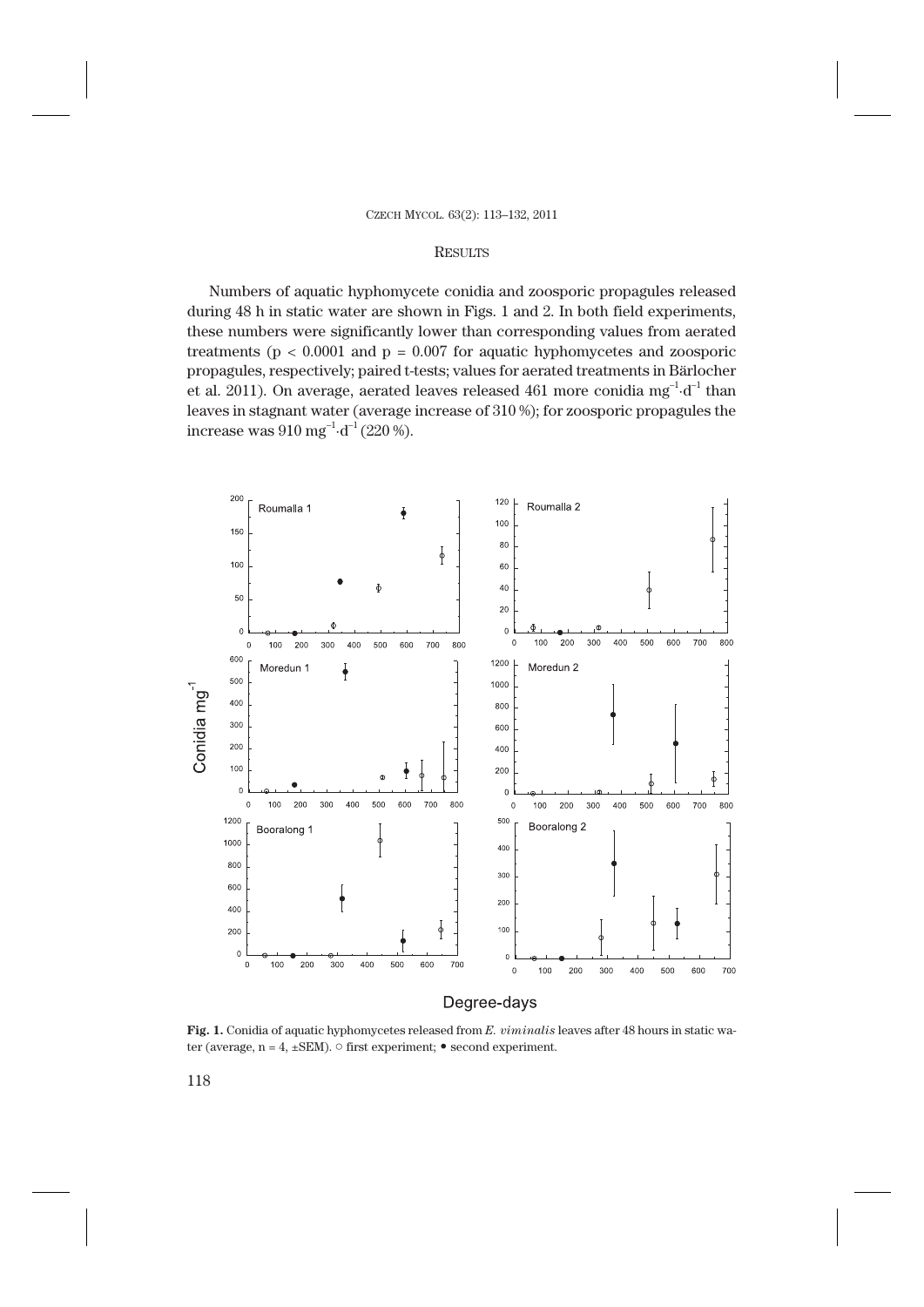

**Fig. 2.** Zoosporic propagules released from *E. viminalis* leaves after 48 hours in static water (average,  $n = 4$ ,  $\pm$ SEM).  $\circ$  first experiment;  $\bullet$  second experiment.

The data from the first experiment were analyzed by a nested ANOVA (Stream, Location: Upstream vs. Downstream nested in streams; Time) after  $log(x+1)$ transformation. For aquatic hyphomycete conidia, Time  $(p < 0.001)$  and Stream  $(p = 0.034)$  significantly influenced the number of spores released  $(p < 0.0001)$ , while Location did not ( $p = 0.75$ ). The same result was found for zoosporic propagules (Time:  $p = 0.011$ ; Stream:  $p < 0.0001$ ).

The percentage contributions of identified aquatic hyphomycete species to total spore production during Experiment 1 (samples on 17 August, 21 September and 5 October) with and without aeration are listed in Tab. 5 (only species contributing  $\geq 0.1$  % of total are listed). The Bray-Curtis dissimilarities of square-root transformed data were used as basis for Principal Coordinate Analysis (Anderson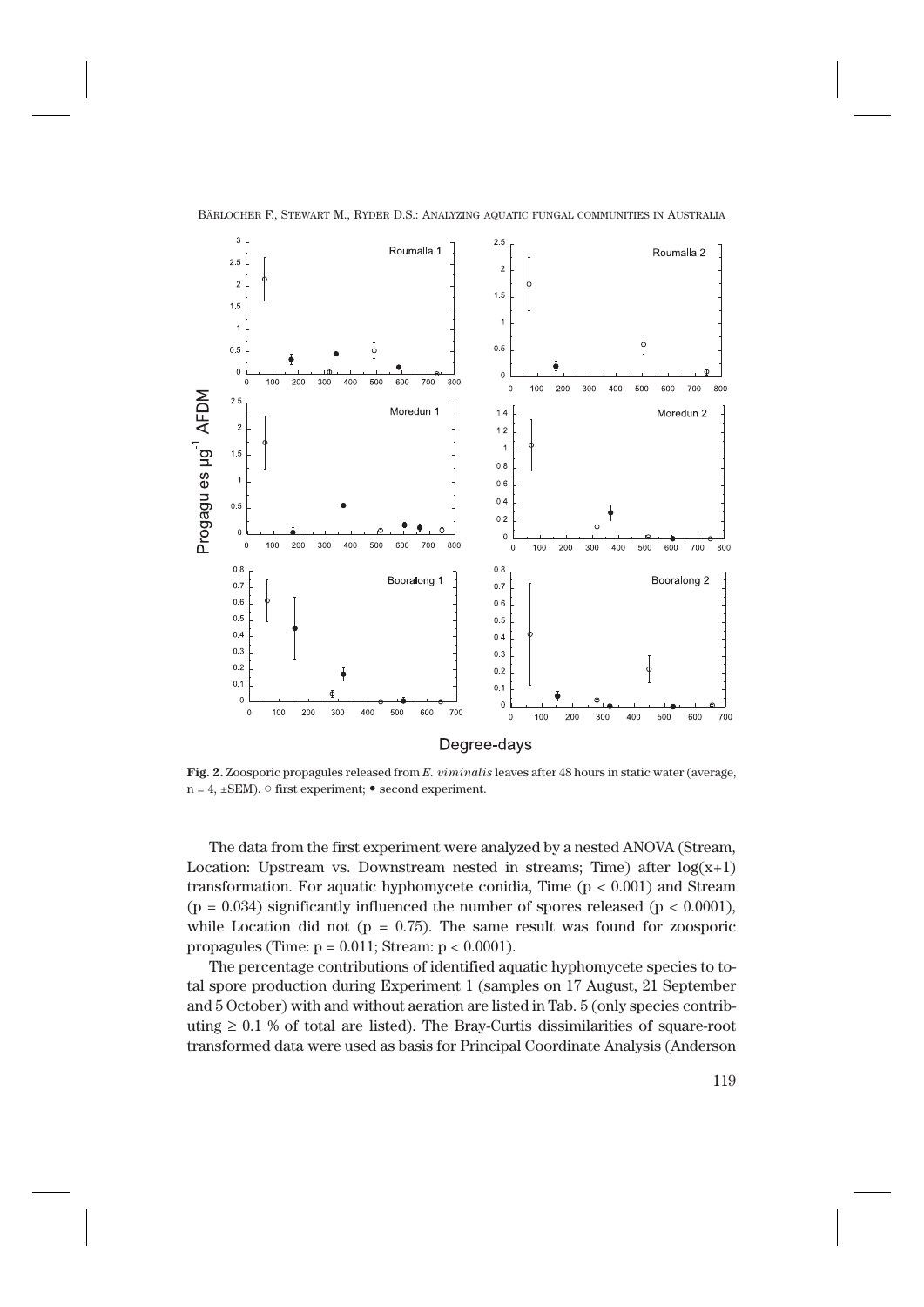|                             |           | Roumalla 1 |      | Roumalla 2 | Moredun 1 |          | Moredun 2 |      | <b>Booralong 1</b> |      | <b>Booralong 2</b> |      |
|-----------------------------|-----------|------------|------|------------|-----------|----------|-----------|------|--------------------|------|--------------------|------|
|                             | ÷         |            | +    |            | ÷         |          | ÷         |      | ÷                  |      | +                  |      |
| Alatospora acuminata        | 1.3       |            | 0.1  |            | 0.1       | 0.1      | 4.5       |      | 27.8               | 15.2 | 5.3                | 1.4  |
| Alatospora pulchella        | 0.4       |            |      |            |           |          | 1.2       | 0.8  |                    | 0.5  |                    |      |
| Anguillospora crassa        | 0.1       | 0.5        |      |            | 0.1       | 0.1      |           |      |                    | 0.1  |                    |      |
| Anguillospora filiformis    | 0.6       | 0.2        | 1.0  | 2.1        |           | 0.1      | 4.5       | 1.1  | 2.5                | 3.9  | 2.2                | 3.1  |
| Anguillospora gigantea      |           | 0.1        |      |            |           |          |           |      |                    |      |                    |      |
| Anguillospora longissima    | 8.7       | 12.5       | 1.5  | 2.5        | 9.3       | 25.1     | 4.5       | 11.8 | 7.8                | 12.5 | 10.2               | 9.5  |
| Articulospora tetracladia   |           |            |      |            |           |          | 3.5       |      | $0.1\,$            |      |                    |      |
| Campylospora chaetocladia   | 0.1       | 0.2        |      |            |           |          |           |      |                    |      |                    |      |
| Clavatospora longibrachiata | 1.5       | 3.5        | 4.0  | 3.5        |           |          | 0.1       |      | 1.5                |      |                    |      |
| Clavariopsis aquatica       | 5.6       | 6.8        | 2.9  | 6.2        | 7.3       | 12.6     | $2.3\,$   | 8.5  | 12.4               |      | 14.5               | 14.2 |
| Culicidospora gravida       | 1.0       | 1.3        |      |            |           | 0.1      | 0.3       | 2.5  |                    |      |                    |      |
| Dimorphospora foliicola     | 22.2      | 12.9       | 42.1 | 46.4       | 21.9      | 35.5     | 5.5       | 14.2 | 15.1               | 16.5 | 17.1               | 24.6 |
| Flagellospora curta         | 15.0      | 5.8        | 15.1 | 1.1        | 12.9      | 0.5      | 7.8       |      |                    |      | 5.5                | 3.6  |
| Flagellospora curvula       | 15.5      | 9.0        | 10.3 |            | 40.3      | $16.5\,$ | 47.2      | 35.5 | 8.1                | 2.3  | 17.0               | 4.2  |
| Fusarium spp.               | 11.0      | 13.1       | 22.7 | 32.1       | 0.1       | 2.2      | 3.2       | 12.5 | 2.3                | 15.2 | 23.1               | 35.1 |
| Heliscus lugdunensis        | 0.5       |            |      |            |           |          |           | 0.5  |                    |      | 0.1                |      |
| Isthmotricladia sp.         | 0.1       |            |      |            |           |          |           |      |                    |      |                    |      |
| Lateriramulosa uni-inflata  |           | 0.1        |      |            |           |          |           |      |                    |      |                    |      |
| Lemonniera aquatica         | 5.0       | 3.6        | 0.1  | 0.3        | 4.3       | 4.3      | 2.3       | 2.3  | 1.5                | 0.1  | 1.5                | 0.1  |
| Lemonniera terrestris       | 0.1       | 0.3        |      |            |           |          |           |      |                    |      |                    |      |
| Lunulospora curvula         | 6.5       | 6.8        |      |            | 3.5       | $1.2\,$  | 6.3       |      | 18.3               | 27.1 | 3.4                | 4.1  |
| Mycofalcella calcarata      | 1.2       | 6.7        |      |            |           |          | 3.2       | 5.9  |                    |      |                    |      |
| Tetrachaetum elegans        | 2.1       | 7.6        |      | 0.5        |           |          | 0.1       |      | 1.5                | 2.3  |                    |      |
| Tetracladium marchalianum   | 0.8       | 1.2        |      |            | 0.1       | $1.2\,$  | 2.3       | 1.4  |                    |      | 0.1                |      |
| Tetracladium maxilliforme   | 0.1       |            |      |            |           |          |           |      |                    |      |                    |      |
| Tetracladium setigerum      | 0.1       |            |      |            | 0.1       |          |           |      |                    |      |                    |      |
| Tricladium chaetocladium    | 0.1       | 4.2        |      |            |           | 0.5      |           | 0.5  | 0.3                | 1.5  |                    | 0.1  |
| Tricladium sp.              | 0.1       | $3.0\,$    |      |            |           |          |           |      |                    |      |                    |      |
| Trinacrium sp.              |           | 0.1        |      |            |           |          |           |      |                    |      |                    |      |
| Tripospermum camelopardus   | 0.1       | $0.5\,$    |      |            |           |          |           |      | 0.1                |      |                    |      |
| Tripospermum myrtii         | $\rm 0.2$ |            |      |            |           |          |           |      |                    |      |                    |      |
| Triscelophorus acuminatus   |           | 0.1        | 0.1  | 2.3        |           |          |           |      | 0.7                |      |                    |      |
| Triscelophorus monosporus   |           |            | 0.1  |            |           |          | $1.2\,$   | 2.5  |                    |      |                    |      |
| Varicosporium elodeae       |           | 0.4        |      |            |           |          |           | 0.2  |                    | 0.1  |                    | 0.1  |
| # species                   | 28        | 24         | 12   | 10         | 12        | 14       | 17        | 13   | 15                 | 14   | 12                 | 11   |

**Tab. 5.** Percentage contributions of aquatic hyphomycete species to cumulative spore production during Experiment 1, with (+) or without (–) aeration.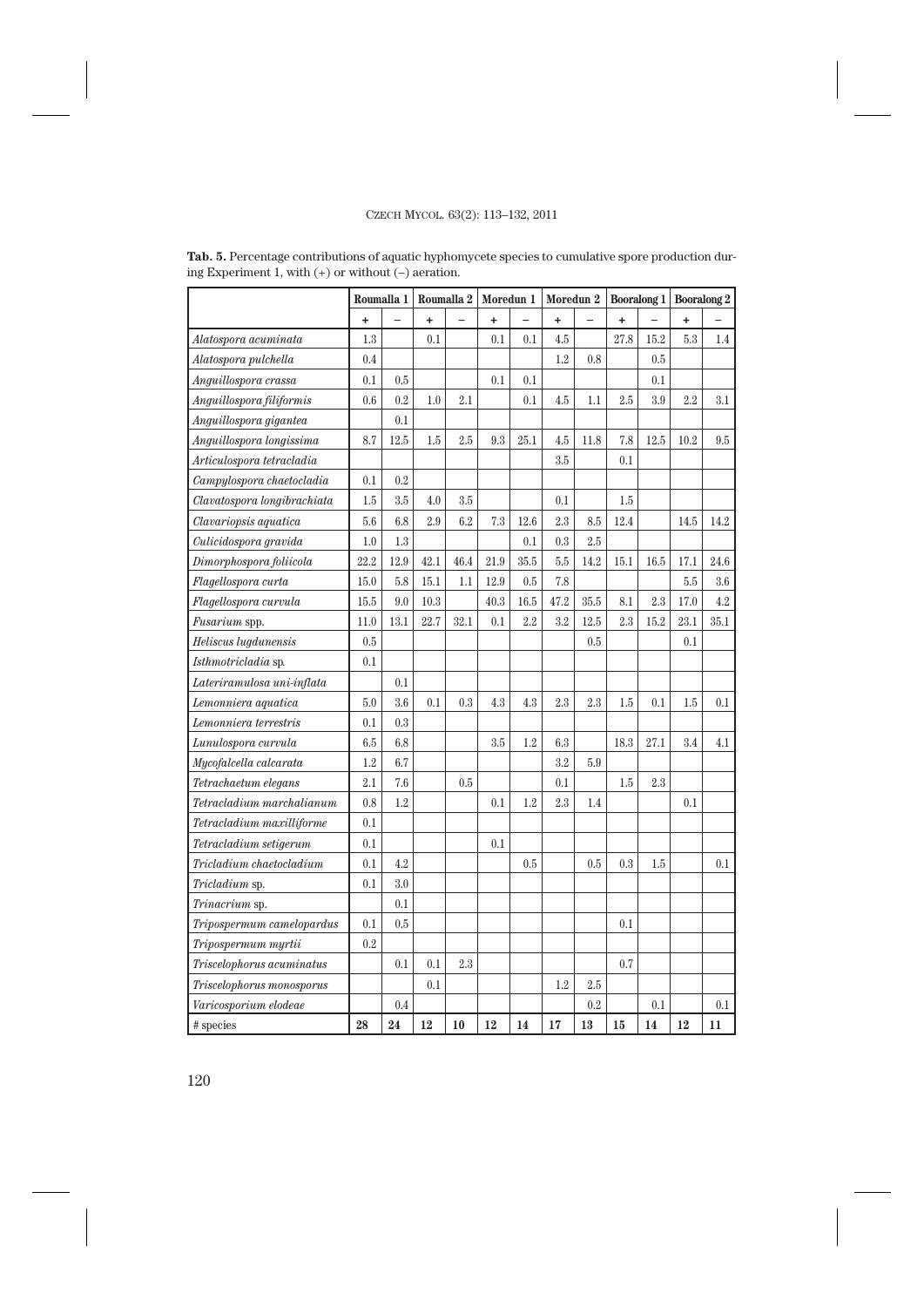

**Fig. 3.** Principal coordinate analysis of aquatic hyphomycete community data in Tab. 5 based on Bray-Curtis dissimilarities of square-root transformed data. Air: leaves were aerated; No Air: leaves were not aerated. Axis 1 explained 32.2 and Axis 2 25.0 % of the variation.

2003a, Krebs 1999). Axis 1 explained 32.2 % and axis 2 25.0 % of the variation. They clearly separated aerated and non-aerated treatment within each stream (Fig. 3), but average percentage similarities were higher within pairs of aerated and nonaerated communities of the same stream  $(67.5, SEM = 3.3)$  than among different streams  $(50.3, SEM = 1.6)$ . Aerated vs. non-aerated communities were tested for significance by Canonical Analysis of Principal Coordinates (Anderson 2003b, Anderson and Willis 2003). No significant differences between the two groups was detected (9999 permutations,  $p = 0.12$  for trace statistic and first squared canonical distribution). Total number of species in aerated vs. static incubations were tested with Wilcoxon's matched pair signed ranks test. There was no significant difference ( $p = 0.16$ ).

The percentage contributions of aquatic hyphomycete species to total spore production on samples from the first experiment collected on 7 September (after 4 weeks of stream exposure) and samples from 9 additional stream on 15 September (Tab. 3) are listed in Tab. 6. The Bray-Curtis dissimilarities of square-root transformed data were used for Principal Coordinate Analysis (Anderson 2003a).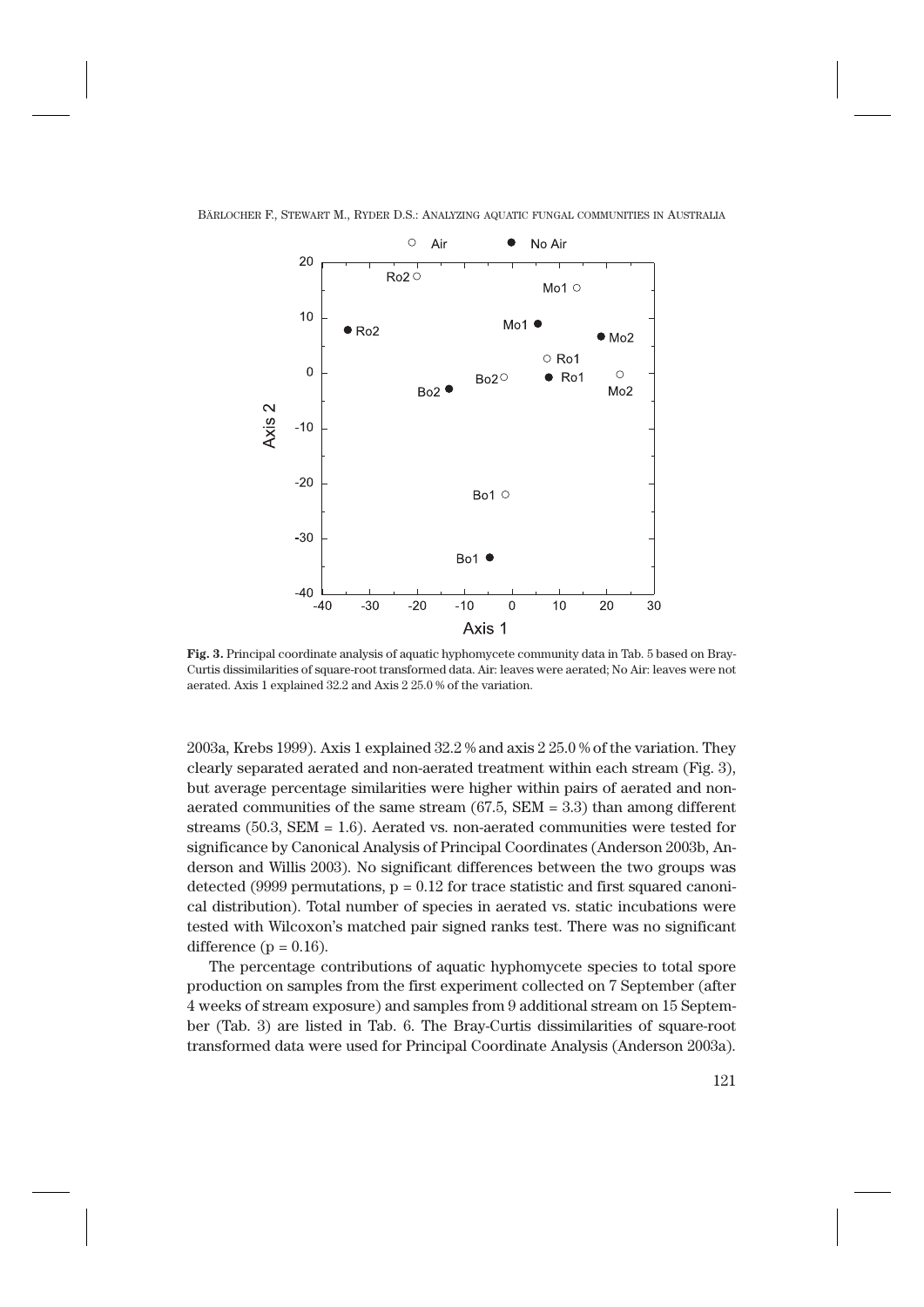

**Fig. 4.** Principal coordinate analysis of aquatic hyphomycete community data in Tab. 6 based on Bray-Curtis dissimilarities of square-root transformed data. Axis 1 explained 72.8 and Axis 2 10.2 % of the variation. TL, tableland streams; CS, coastal streams. Symbols as in Tabs. 1, 3.

Axis 1 explained 72.8 % and Axis 2 10.2 % of the variation. They clearly separated the majority of tableland and coastal streams, with one site (Hastings River, coastal stream) intermediate between the two groups (Fig. 4). Tableland vs. coastal stream communities were tested for significance by Canonical Analysis of Principal Coordinates (Anderson 2003b, Anderson and Willis 2003). The difference between the two groups was highly significant (9999 permutations,  $p \lt$ 0.0001 for trace statistic and first squared canonical distribution).

There was a significant, negative linear regression of percentage similarities of fungal communities vs. geographical distance (Fig. 5A). However, only a small portion of the variability is accounted for by this regression ( $R^2$  = 0.13).

Fungal community similarities were also significantly correlated with differences in altitude and temperature (Figs. 5B, C). A greater portion of the variability was accounted for by differences in altitude ( $R^2 = 0.65$ ) than in temperature ( $R^2 = 0.65$ ) 0.45). As expected, there was a significant, negative correlation between altitude and temperature (Y = 17.1–0.0055 X; R<sup>2</sup> = 0.81, p < 0.0001).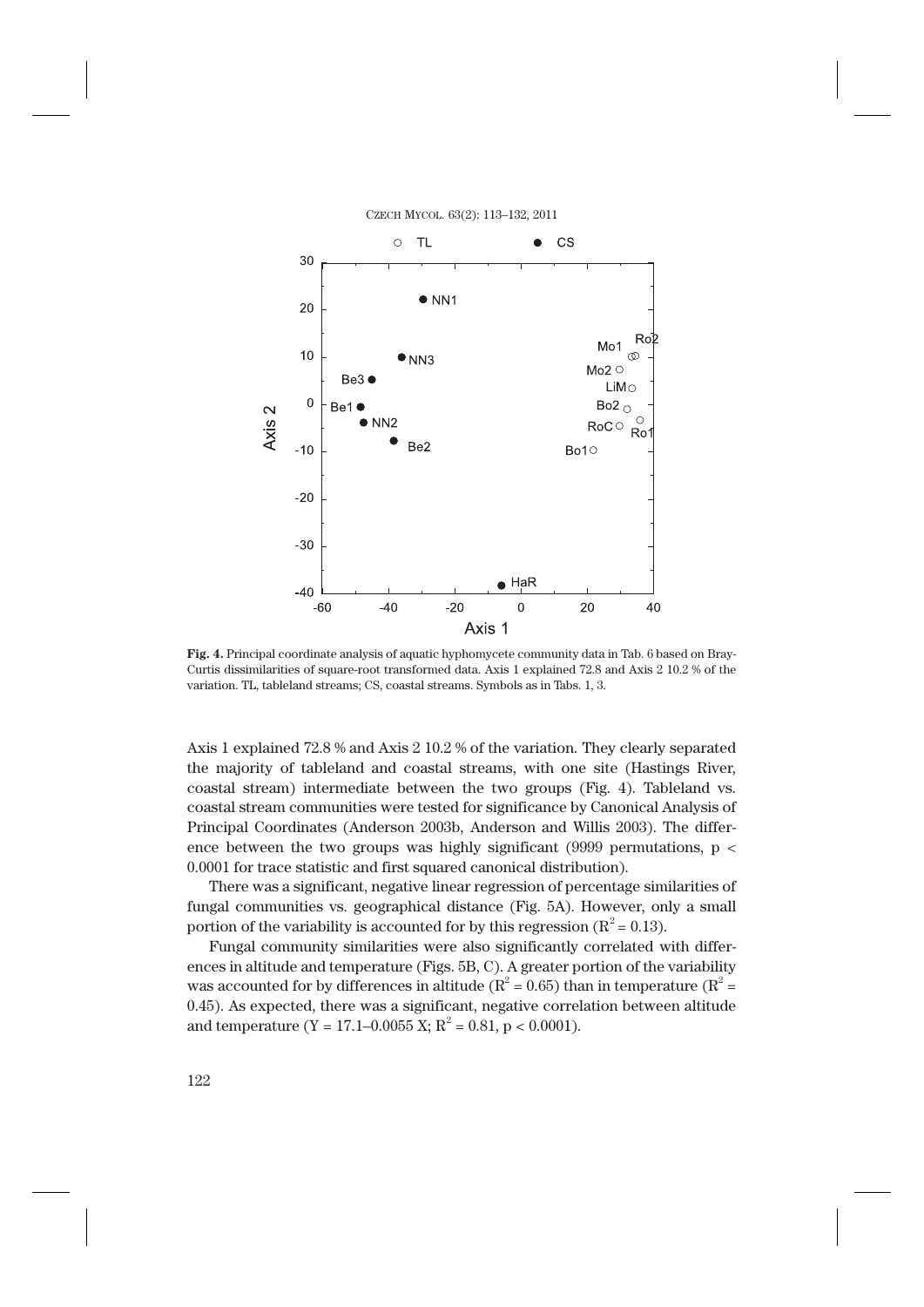

**Fig. 5.** Percentage fungal community similarities of Tab. 6 vs. **A.** Distance of sites; **B.** Temperature differences among sites; **C.** Altitude differences among sites. Linear regressions were all significant (p <  $(0.0001)$ : **A.**  $Y = 50.0 - 0.15$  x;  $R^2 = 0.13$ ; **B.**  $Y = 60.6 - 9.38$  X;  $R^2 = 0.46$ ; **C.**  $Y = 63.1 - 0.066$  X;  $R^2 = 0.65$ .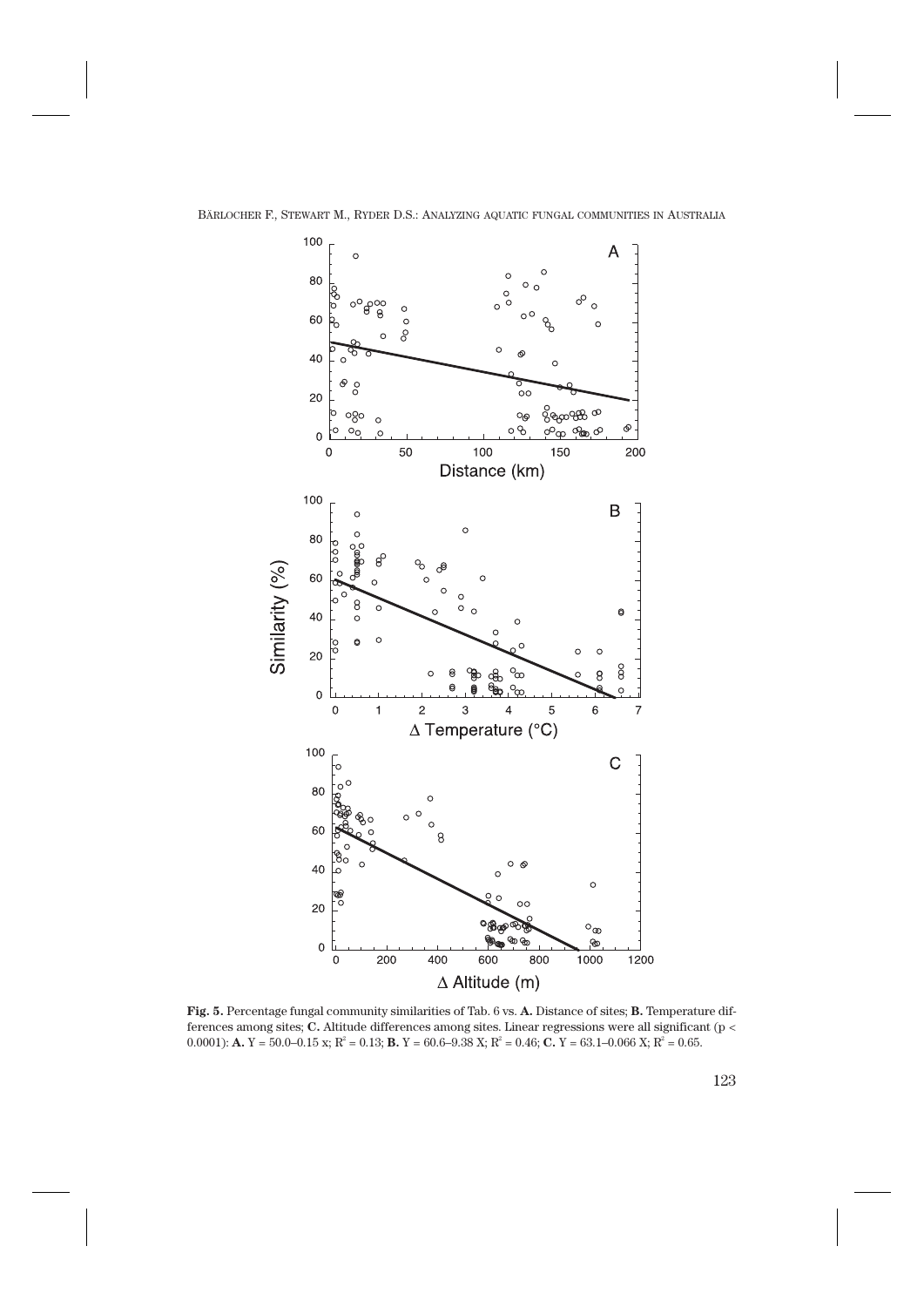**Tab. 6.** Percentage contributions of aquatic hyphomycete species to cumulative spore production from Experiment 1 samples collected on 7 September and samples collected on 15 September in 9 additional streams. Stream symbols as in Tables 1, 3. Temperature (°C) on sampling day; substrates: E. v., *Eucalyptus viminalis*; E. g., *Eucalyptus grandis*; E. sp., unidentified *Eucalyptus* leaves; C. c., needles of *Casuarina cunninghamii*; Cl, camphor laurel leaves, *Cinnamomum camphora*.

|                             | Ro1   | Ro2   | Mo1     | Mo2   | Bo1   | Bo <sub>2</sub> | LiM   | RoC   | NN1       | NN2    | NN <sub>3</sub> | Be1   | Be <sub>2</sub> | <b>Be3</b> | <b>HR</b> |
|-----------------------------|-------|-------|---------|-------|-------|-----------------|-------|-------|-----------|--------|-----------------|-------|-----------------|------------|-----------|
| Temperature                 | 13.8  | 13.7  | 14.3    | 13.9  | 11.4  | 11.8            | 14.3  | 14.8  | 18.0      | 17.5   | 17.0            | 18.0  | 17.5            | 17.5       | 18.0      |
| Substrate                   | E. v. | E. v. | E. v.   | E. v. | E. v. | E. v.           | E. sp | E. sp | <b>Cl</b> | E. sp. | C. c.           | E. g. | E. g.           | E. g.      | $E$ . sp. |
| Alatospora acuminata        | 7.8   | 0.8   |         | 5.4   | 23.4  |                 | 3.6   | 2.3   |           | 0.4    |                 | 0.3   | 0.1             |            | 1.5       |
| A. pulchella                |       |       |         | 0.1   |       |                 |       |       |           |        |                 |       |                 |            |           |
| Anguillospora crassa        |       |       |         |       |       |                 |       |       |           |        |                 |       |                 | 0.1        |           |
| A. filiformis               | 0.9   | 1.1   | 1.3     | 6.9   | 3.3   | 6.3             | 2.6   | 1.9   | 0.3       | 0.3    | 0.3             | 0.3   | 0.4             | 1.6        |           |
| A. longissima               | 15.0  | 2.4   | 6.8     | 5.0   | 5.8   | 8.8             | 11.1  | 7.5   |           | 0.2    |                 | 0.1   |                 |            | 8.2       |
| Articulospora tetracladia   |       |       |         | 1.8   | 1.1   | 0.1             |       | 0.5   |           |        |                 |       |                 |            |           |
| Clavatospora longibrachiata | 2.3   | 4.3   |         | 0.2   | 2.2   | 2.2             | 0.4   | 1.8   |           | 0.7    |                 |       |                 | 0.1        |           |
| Clavariopsis aquatica       | 17.8  | 7.8   | 10.6    | 6.6   | 16.1  | 16.9            | 9.0   | 16.0  | 0.1       |        |                 | 0.9   | 9.4             | 0.6        | 20.9      |
| Condylospora spumigena      |       |       |         |       |       |                 |       |       | 0.1       |        |                 |       |                 |            |           |
| Culicidospora aquatica      |       |       |         |       |       |                 |       |       |           |        |                 |       |                 | 0.1        | 3.0       |
| Dimorphospora foliicola     | 12.1  | 29.1  | 27.1    | 12.1  | 13.1  | 18.1            | 17.3  | 19.7  | 1.0       |        | 9.8             |       | 0.1             |            |           |
| Flagellospora curta         | 18.7  | 15.7  | 15.7    | 14.1  |       | 7.3             | 21.3  | 11.9  |           |        | 0.1             |       |                 | 0.1        |           |
| F. curvula                  | 10.7  | 8.7   | 27.8    | 36.5  | 10.5  | 15.5            | 6.7   | 11.7  | 8.0       |        |                 |       |                 |            |           |
| Fusarium spp.               | 6.8   | 28.8  | 5.8     | 5.8   | 6.6   | 20.6            | 25.6  | 18.5  | 0.9       |        | 0.1             |       | 0.1             | 0.1        | 14.7      |
| Geniculospora grandis       |       |       |         |       |       |                 |       |       |           |        |                 |       |                 |            | 1.7       |
| Heliscus lugdunensis        | 0.7   |       |         |       |       |                 |       |       |           |        |                 |       |                 |            |           |
| Lemonniera aquatica         | 3.6   |       | 1.5     | 1.6   | 2.3   | 0.3             |       | 0.5   |           |        |                 |       |                 | 0.1        | 11.3      |
| L. terrestris               |       |       | 0.1     |       |       |                 |       |       |           |        |                 |       |                 |            |           |
| Lunulospora curvula         | 1.3   | 1.3   | $3.3\,$ | 3.3   | 13.3  | 1.3             | 2.3   | 0.1   | 4.7       | 7.2    | 16.9            | 8.1   | 12.5            | 8.8        | 9.9       |
| L. cymbiformis              |       |       |         | 0.5   |       |                 |       | 1.8   | 39.6      | 86.3   | 59.9            | 84.1  | 60.5            | 69.1       | 16.2      |
| Mycofalcella calcarata      |       |       |         |       |       |                 |       | 2.1   |           |        |                 |       |                 |            |           |
| Tetrachaetum elegans        |       |       |         |       |       |                 |       |       | 0.3       | 1.6    | 12.6            | 0.1   |                 | 0.7        | $3.5\,$   |
| Tetracladium marchalianum   |       |       |         | 0.1   | 1.1   | 1.4             | 0.1   | 2.4   | 0.2       | 0.2    |                 |       |                 | 0.1        | 1.3       |
| Titaeela capnophila (?)     |       |       |         |       |       |                 |       |       |           |        |                 |       |                 |            | 1.5       |
| Tricladium chaetocladium    |       |       |         |       | 1.2   | 1.2             |       | 1.2   | 44.6      | 1.3    | 0.3             | 5.2   | 3.9             | 17.9       | 1.7       |
| Trinacrium sp.              |       |       |         |       |       |                 |       | 0.1   |           |        |                 |       |                 |            |           |
| Tripospermum camelopardus   | 2.3   |       |         |       |       |                 |       |       |           |        |                 |       | 0.1             |            |           |
| T. myrtii                   |       |       |         |       |       |                 |       |       |           | 0.5    |                 |       |                 |            |           |
| Triscelophorus acuminatus   |       |       |         |       |       |                 |       |       |           | 0.9    |                 | 0.6   | 9.9             | 0.4        | 3.4       |
| T. monosporus               |       |       |         |       |       |                 |       |       | 0.1       | 0.2    |                 | 0.3   | 0.2             | 0.1        | 1.2       |
| Triscelophorus sp.          |       |       |         |       |       |                 |       |       | 0.1       | 0.2    |                 |       | 2.8             | 0.1        |           |
| Varicosporium elodeae       |       |       |         |       |       |                 |       |       | 0.3       |        |                 |       |                 |            | 1.6       |
| Total # species             | 13    | 10    | 10      | 15    | 13    | 13              | 11    | 17    | 14        | 13     | 8               | 10    | 12              | 16         | 16        |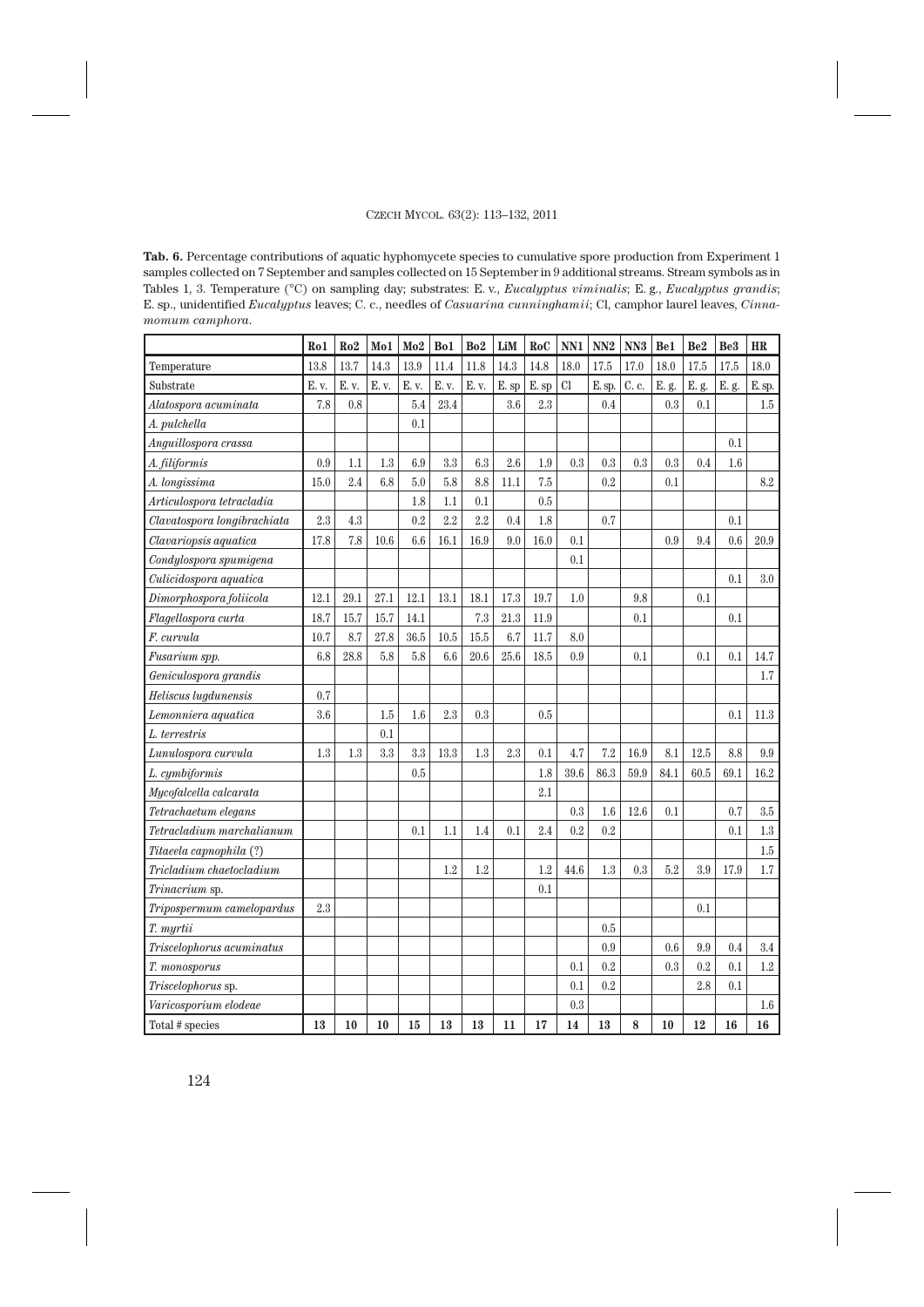## **DISCUSSION**

Despite the demonstrated impact of turbulence on sporulation by aquatic hyphomycetes (Webster & Towfik 1972, Webster 1975), remarkably little attention been paid on how varying the incubation of field samples may affect our perception of fungal communities and successions on plant litter. In fact, we are aware of only one study addressing this issue. Thomas (1992) compared ranks of the ten top fungi on *Eucalyptus viminalis* leaves and *Acacia melanoxylon* phyllodes in static and aerated flasks. In summer/autumn, nine of the ten most abundant species were identical in the two groups, and there were only minor shifts in ranks. In winter/spring, the same species were the top six of both treatments, but different species appeared in the  $7<sup>th</sup>$  to  $10<sup>th</sup>$  ranks; there was also substantial reordering among ranks. We observed some reordering of ranks as well, and several species appeared in only one of the treatments. Overall, however, there was no significant difference between community compositions in static and aerated treatments (based on proportions in Tab. 1; Wilcoxon matched-pairs signed ranks test, run separately for each site; p varied between 0.28, Ro1 and 0.93, Mo2). Average percentage similarities of fungal communities between aerated and static treatments of the six sites dropped to 67.5 % (no change would result in 100 %), and principal coordinate analysis clearly illustrates these shifts (Fig. 3). Compared to site differences, however, these shifts were generally small, and there was no consistent, significant difference between static and aerated treatments (CAP,  $p = 0.12$ ).

Looking at individual aquatic hyphomycete species, we compared relative frequencies in the two treatments across sites whenever a species was present at all six sites in at least one treatment. Of six species, *Flagellospora curvula* increased significantly in aerated, and *Fusarium* spp. significantly increased in static conditions (Wilcoxon matched-pairs signed rank test, p = 0.03). Various *Fusarium* spp. are equally common on land as in water, while *F. curvula* is known as one of the more prolific species and is more common in the mainstem rather than in floodplain wetlands (Baldy et al. 2002, Nikolcheva & Bärlocher 2005). Sanders & Webster (1980) observed a less pronounced response to aeration in some 'aquatic' species that often occur in terrestrial situations. Generally, the tableland streams in the study region have a lower gradient and substrate particle size than the coastal streams, which increases the potential for turbulent flow in the latter. Turbulence has been shown to positively influence the composition of fungal communities through improved in situ aeration (Webster & Descals 1981, Thomas et al. 1989) but may also reduce colonization and conidia formation through physical fragmentation associated with turbulent flow (Fabre 1997). Both aquatic hyphomycete diversity and fungal biomass were reduced in the floodplain pond of a large river compared to the mainstem (Baldy et al. 2002). The lack of significant differences in our experiments is therefore surprising since pure cultures respond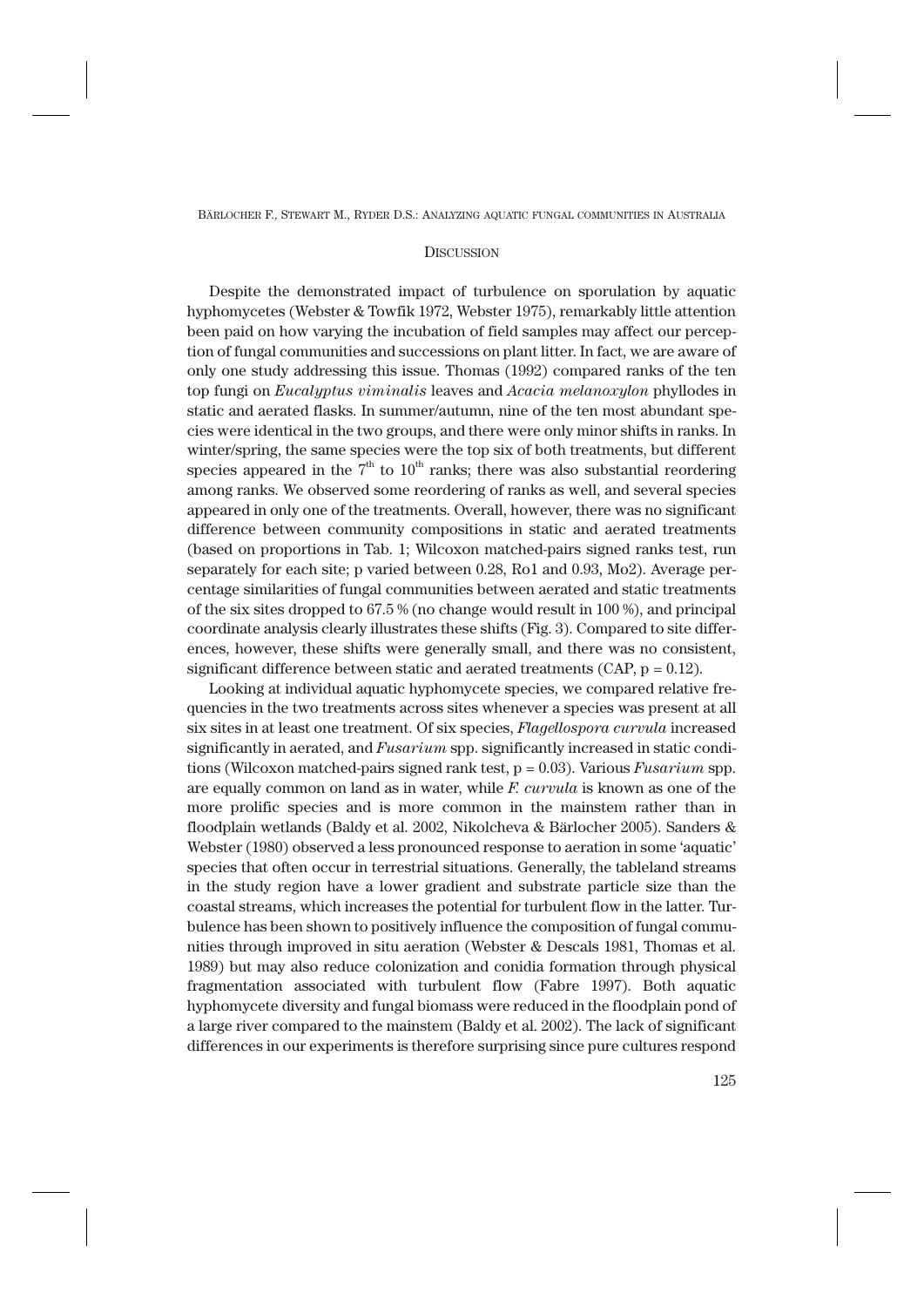strongly and selectively to changing aeration. For example, sporulation of *Anguillospora longissima*, *Tricladium splendens* and *Tetrachaetum elegans* increased by factors of 2.1, 11.7 and 20.7, respectively, when aeration rate was increased from 100 to 1000  $\text{ml·min}^{-1}$  (Webster 1975). At the higher rate, the large spores of *Varicosporium elodeae* produced significantly fewer branches. In addition, the delivery of air can be crucial: when introduced via hypodermic needle rather than via sintered glass aerators, sporulation rate increased to higher levels (Webster & Towfik 1972). Clearly, our study with a rate of approx.  $90 \text{ ml}\cdot\text{min}^{-1}$  has covered only a small section of possible turbulence conditions in streams.

Due to lack of morphological details, we were unable to subdivide zoosporic propagules into distinct taxa. Our study nevertheless showed that aeration dramatically increased their production (increase of 220 %) as it did with aquatic hyphomycete conidia (310 %). Assuming that this behaviour is subject to natural selection, it suggests that spore production is more beneficial to the fungi in the presence of turbulence, presumably by ensuring more efficient dispersal to new substrates. It is also clearly relevant when working out fungal allocations to mycelial growth vs. reproduction. Such budgets will only approximate reality when conditions for growth and reproduction are identical and when we collect the entire reproductive output (e.g., Suberkropp 1991, Maharning & Bärlocher 1996, Suberkropp & Chauvet 1998, Sridhar & Bärlocher 2000). Under these conditions,  $\geq 50$  % of acquired net energy is generally invested in producing conidia, but this percentage can fluctuate depending on, among other factors, temperature and inorganic nutrients. More typically, leaves are periodically recovered from a field site and incubated under conditions favouring reproduction (Gessner et al. 2003, Krauss et al. 2011). Extrapolating the reproductive rate under these favourable conditions to the field may overestimate fungal investment in conidia, especially when fungal-colonized leaves are buried in sediments (Cornut et al. 2010). We need to revisit the assumption that any fungal biomass will immediately and continuously be converted into reproductive propagules (Bärlocher 2009). It is a common observation that leaves continue to carry high levels of fungal biomass at later stages of decay, when conidium production has already dropped off considerably. A bet-hedging life history may dictate that rather than expending the entire biomass in instantaneous reproduction, some may be invested more profitably over a longer period of time, or even diverted to sexual reproduction (though this is more common on wood than on leaves; Webster 1992).

In total, we assigned 30 taxa to described species and 4 to genera based on conidium morphology; in addition, we observed 15 forms that may have belonged to undescribed species. Unequivocal identification often requires pure cultures and increasingly molecular data (Marvanová & Bärlocher 2001, Bärlocher 2010), which was beyond the scope of this study. To minimize errors, especially with unusual species, we consulted the original literature, e.g., Webster (1993) for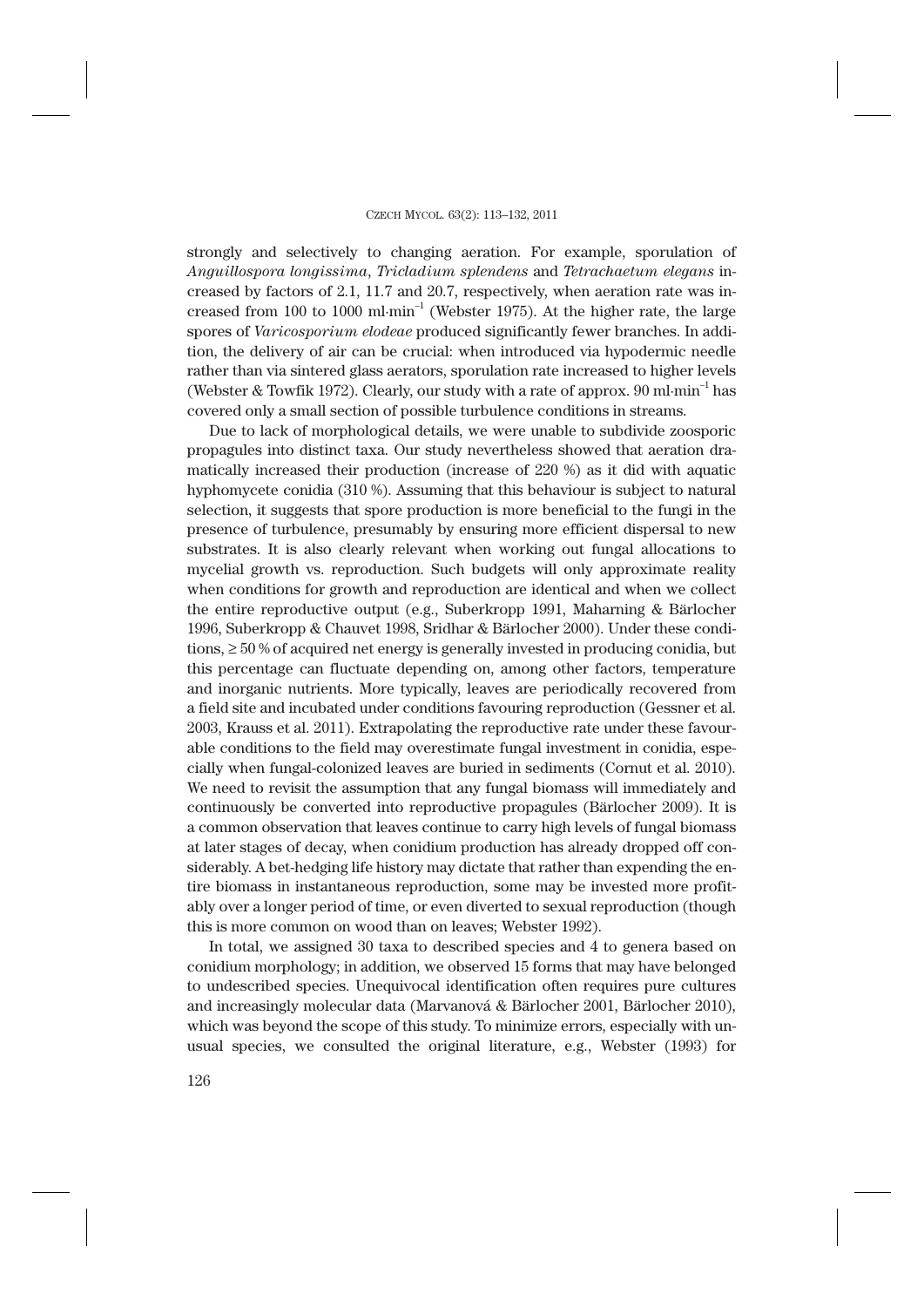*Flagellospora curta*, Marvanová et al. (1993) for *Mycofalcella calcarata* and Marvanová et al. (2003) for *Titaeella capnophila*. We are aware of four other surveys of Australian stream fungi. Cowling (1963) recorded 54 species (33 previously described) from eight sites in New South Wales and one in Queensland. Price (1964) found 21 species plus 22 unidentified forms in four creeks near Adelaide, though several of her species are generally considered terrestrial or semi-terrestrial. In a survey of 23 streams in south-eastern Australia, northern New South Wales and the Northern Territory, Thomas (1992) recovered a total of 60 species, 36 of which were assigned to described species, 11 to genus and 13 were entirely unknown. Finally, Suter et al. (2011) distinguished 11 taxa in a stream in the Victorian Alpine National Park. Tab. 7 compares identified species and genera in the current and the four earlier studies.

While many species remain to be described from Australian streams, most of the more common species have been reported from many other parts of the world, and some show the same seasonal or temperature preferences. In our study, *Lunulospora curvula*, *L. cymbiformis*, *Triscelophorus acuminatus*, *T. monosporus*, *Tetrachaetum elegans* and *Tricladium chaetocladium* all appeared in later samples of the six tableland sites (when water temperatures were rising) and were more common in the low-lying, warmer coastal streams. Thomas (1992) lists *L. curvula*, *L. cymbiformis*, and T*. chaetocladium* as summer species (along with *Flagellospora penicillioides*, not found in the current study). None of these were found in the relatively cool Australian alpine streams studied by Suter et al. (2011). The same species have been mentioned world-wide as common in summer in temperate streams or year round in subtropical/tropical streams (Wood-Eggenschwiler & Bärlocher 1985, Bärlocher et al. 2010). This suggests that many species (defined by morphology) are indeed cosmopolitan, and their occurrence is strongly influenced by local conditions.

Our comparison of tableland and coastal streams (Tab. 6, Fig. 4) clearly subdivided the two groups, with one outlier in the Hastings River. Geographic distance accounted for a small portion of the variability, while temperature and altitude had a more pronounced impact (Fig. 5). Both temperature and altitude might to some extent be correlated with different geological substrata of the sites, with red granitic podzols at higher and basalt intrusions and alluvial deposits at lower altitudes (Barrow & Spencer 1971, Banens 1987, Kingham 1998). However, there is considerable local variation in both regions. The limited information of the water chemistry of individual streams available (Tab. 8, from unpubl. data D. Ryder) suggests that the coastal streams have higher N values and lower turbidity and conductivity than the tableland streams (Bärlocher et al. 2011), with the most pronounced differences occurring in the Hastings River, which has higher P, pH, and conductivity values than other coastal streams. Its fungal community was intermediate between tableland and coastal streams (Fig. 4).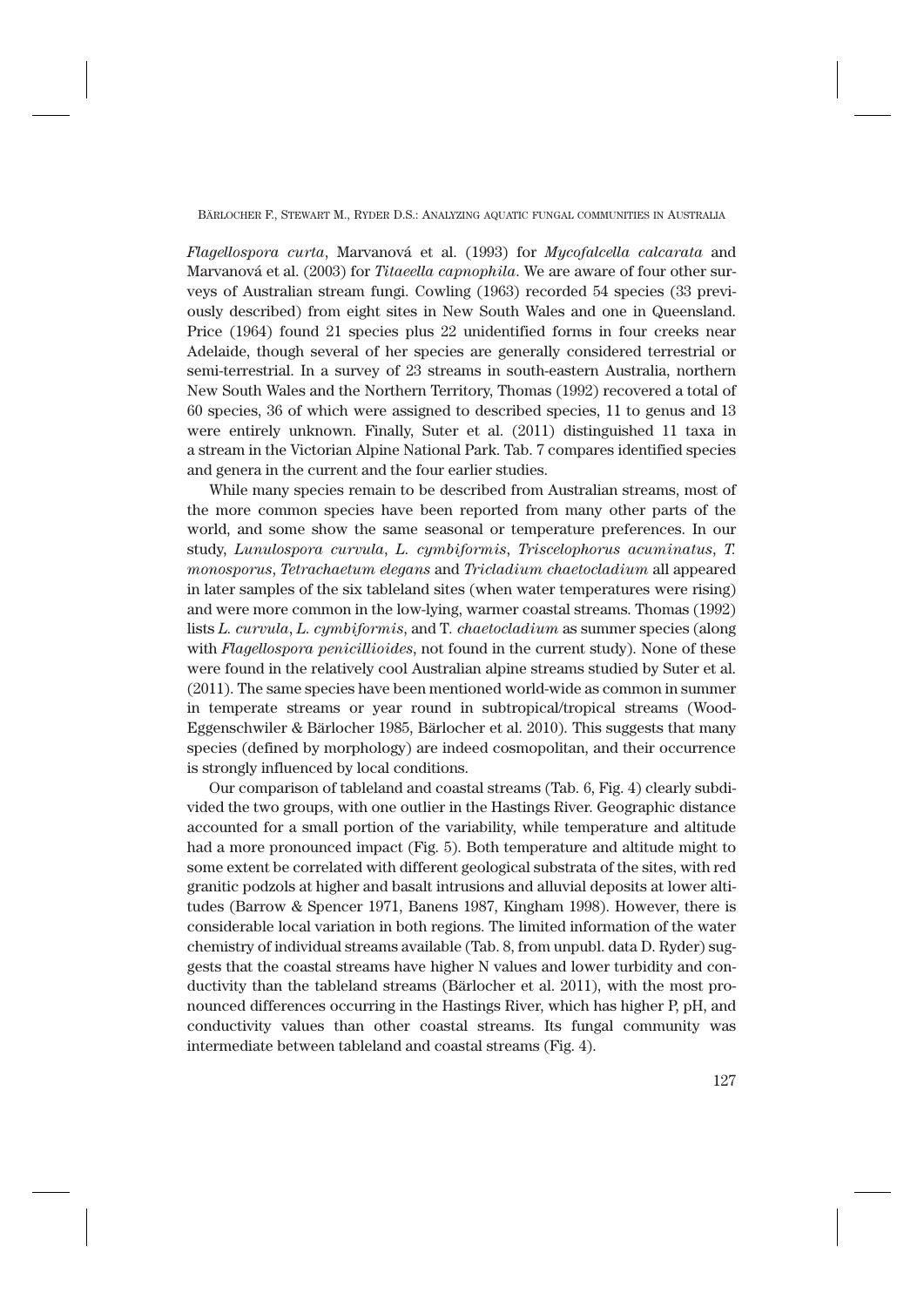|                             | Cowling     | Price       | <b>Thomas</b> | <b>Suter</b>   |
|-----------------------------|-------------|-------------|---------------|----------------|
| Alatospora acuminata        |             |             |               | $\mathbf X$    |
| A. pulchella                | $\mathbf X$ | $\mathbf X$ |               | $\mathbf X$    |
| Anguillospora crassa        |             | $\mathbf X$ |               | $\mathbf X$    |
| A. filiformis               | $\mathbf X$ | $\mathbf X$ |               | $\mathbf X$    |
| A. gigantea                 |             |             | X             | $\mathbf x$    |
| A. longissima               |             |             |               | $\mathbf X$    |
| Campylospora chaetocladia   |             |             |               | X              |
| Clavatospora longibrachiata | $\mathbf X$ | $\mathbf X$ |               | $\mathbf X$    |
| Condylospora spumigena      | $\mathbf X$ | $\mathbf X$ |               | $\mathbf x$    |
| Culicidospora aquatica      | $\mathbf X$ | $\mathbf X$ |               | $\mathbf X$    |
| C. gravida                  | $\mathbf X$ | $\mathbf X$ | $\mathbf X$   | X              |
| Dimorphospora foliicola     | $\mathbf X$ | $\mathbf X$ |               | $\mathbf X$    |
| Flagellospora curta         | $\mathbf X$ | $\mathbf x$ | $\mathbf X$   | $\mathbf X$    |
| F. curvula                  | $\mathbf X$ | $\mathbf X$ | $\mathbf X$   | $\mathbf X$    |
| Geniculospora grandis       | $\mathbf X$ | $\mathbf X$ | $\mathbf X$   | $\mathbf X$    |
| Isthmotricladia sp.         | $\mathbf X$ | $\mathbf X$ |               | $\mathbf X$    |
| Lateriramulosa uni-inflata  | $\mathbf X$ | $\mathbf X$ |               | $\mathbf X$    |
| Lemonniera aquatica         |             |             |               | $\ddot{?}$     |
| L. terrestris               | $\mathbf X$ | $\mathbf X$ | $\mathbf X$   | $\mathbf X$    |
| Lunulospora curvula         |             |             |               | $\overline{X}$ |
| L. cymbiformis              | $\mathbf X$ | $\mathbf X$ |               | $\mathbf x$    |
| Mycofalcella calcarata      | $\mathbf X$ | $\mathbf X$ | X             | X              |
| Tetrachaetum elegans        | $\mathbf X$ |             |               | $\mathbf X$    |
| Tetracladium marchalianum   |             |             |               | $\ddot{?}$     |
| T. maxilliforme             | $\mathbf X$ | $\mathbf X$ |               | $\ddot{?}$     |
| T. setigerum                |             |             |               | $\ddot{?}$     |
| Titaeela capnophila         | $\mathbf X$ | $\mathbf X$ | $\mathbf X$   | $\mathbf X$    |
| Tricladium chaetocladium    | $\mathbf X$ | $\mathbf x$ |               | $\mathbf x$    |
| Tripospermum camelopardus   | $\mathbf X$ | $\mathbf X$ | $\mathbf X$   | $\mathbf X$    |
| T. myrtii                   | $\mathbf X$ | $\mathbf X$ |               | $\mathbf X$    |
| Triscelophorus acuminatus   | $\mathbf X$ | $\mathbf X$ |               | $\mathbf X$    |
| T. monosporus               |             |             |               | $\mathbf X$    |

**Tab. 7.** List of species found in the current study but absent in Cowling (1963), Price (1964), Thomas (1992) or Suter et al. (2011)

Tab. 8. Selected stream parameters of Bellinger River and Never Never Creek (n =  $12 \pm SD$ ; January to December 2010) and Hastings River ( $n = 5, \pm SD$ ; December 2010 to April 2011).

| <b>Stream</b>         | $N_{_{\rm tot}}$<br>$\mathbf{u}\mathbf{e}\cdot\mathbf{m}\mathbf{l}^{-1}$ | $\mathbf{P}_{_{\text{tot}}}$<br>$\mathbf{u}\mathbf{e}\cdot\mathbf{m}\mathbf{l}^{-1}$ | Turbidity<br>NTU | pH              | Conductivity<br>uS | $\mathbf{0}_{2}$<br>$mg·l^{-1}$ |
|-----------------------|--------------------------------------------------------------------------|--------------------------------------------------------------------------------------|------------------|-----------------|--------------------|---------------------------------|
| Never Never           | $1.56 \pm 0.24$                                                          | $0.13 \pm 0.01$                                                                      | $0.9 \pm 0.4$    | $7.07 \pm 0.38$ | $38 + 6.5$         | $7.7 + 2.6$                     |
| Bellinger River       | $1.13 \pm 0.33$                                                          | $0.09 \pm 0.01$                                                                      | $1.2 + 0.2$      | $6.89 \pm 0.88$ | $33+4.9$           | $7.9 \pm 1.3$                   |
| <b>Hastings River</b> | $1.74 \pm 0.13$                                                          | $0.18 \pm 0.02$                                                                      | $4.4 \pm 0.9$    | $7.61 \pm 0.32$ | $119+6.0$          | $8.2 \pm 0.9$                   |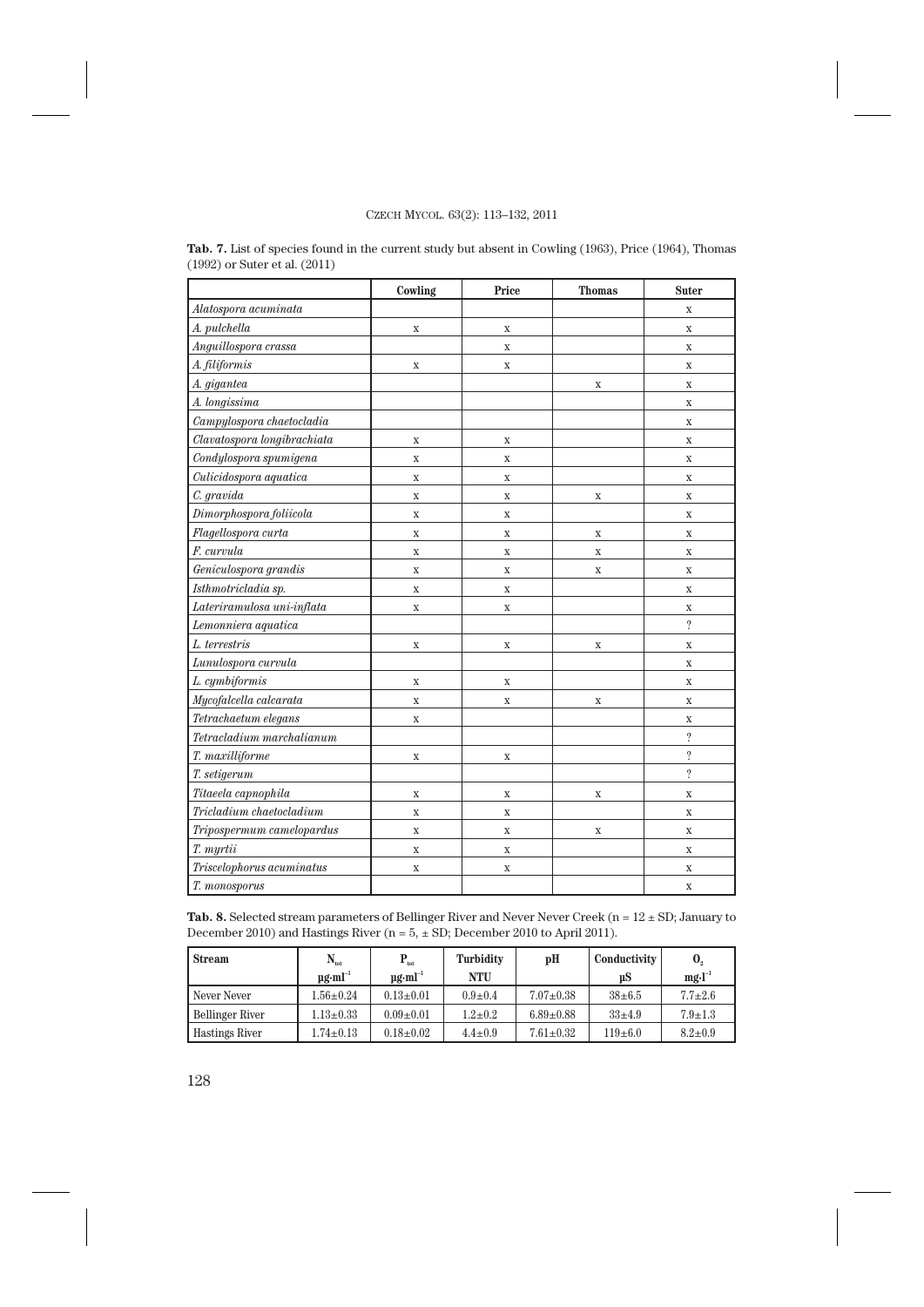The significance of temperature is supported by the pronounced shift in fungal communities coinciding with the warmer season in tableland streams. In three Pyrenean streams, Fabre (1966) also found significant correlations between environmental conditions summarized by elevations and fungal communities. In addition to temperature, changing riparian vegetation may play a role, though in our study, fungal communities were remarkably similar on different substrates including leaves from several native *Eucalyptus* species and the introduced *Cinnamomum camphora*, and needles of *Casuarina cunninghamii*. In Iberian streams, where the allochthonous input is often dominated by the introduced *Eucalyptus globulus*, fungal diversity depends crucially on inorganic nutrients (Pozo et al. 1998, Bärlocher & Graça 2002, Ferreira et al. 2006, Mesquita et al. 2007)

The vast majority of studies on the distribution of aquatic hyphomycetes relies on a morphologically defined species concept. This can be misleading due to convergent evolution of conidium shape by selection for dispersal in flowing water, potentially resulting in cryptic species which can only be distinguished with molecular analyses (Bärlocher 2010). Information on molecular variability within morphospecies is very limited. Laitung et al. (2004) investigated the genetic diversity in 97 isolates of *Tetrachaetum elegans* with AFLP (amplified fragment length polymorphism). Out of 247 fragments, 32 were polymorphic. Twenty percent of the observed genetic variation was the result of differences between streams. Genetic and geographical distances were not correlated but a few multilocus genotypes were observed in different locations, suggesting that environmental barriers or historical contingencies (accidental introductions via animals or humans) played some role in the population structure of this species. No clear-cut effect of leaf litter composition on genetic variation could be demonstrated.

Anderson & Shearer (2011) genotyped 391 isolates of *Tetracladium marchalianum* over two years from seven sites. Diversity at eight polymorphic microsatellite loci was high, and allele frequency remained stable over time despite lack of evidence of sexual reproduction. Genetic differentiation was only observed between the most distant rivers (450 km), suggesting large, interconnected populations of *T. marchalianum* and the absence of cryptic species. The same conclusion was reached by Letourneau et al. (2010) based on the constancy of the ITS region in the same species. Clearly, many more molecular studies incorporating isolates from large numbers of distant locations are needed, but current knowledge supports the hypothesis that many aquatic hyphomycete species are cosmopolitan, and one of the primary predictors of their occurrence in any given stream is water temperature or associated factors such as altitude or geographic proximity.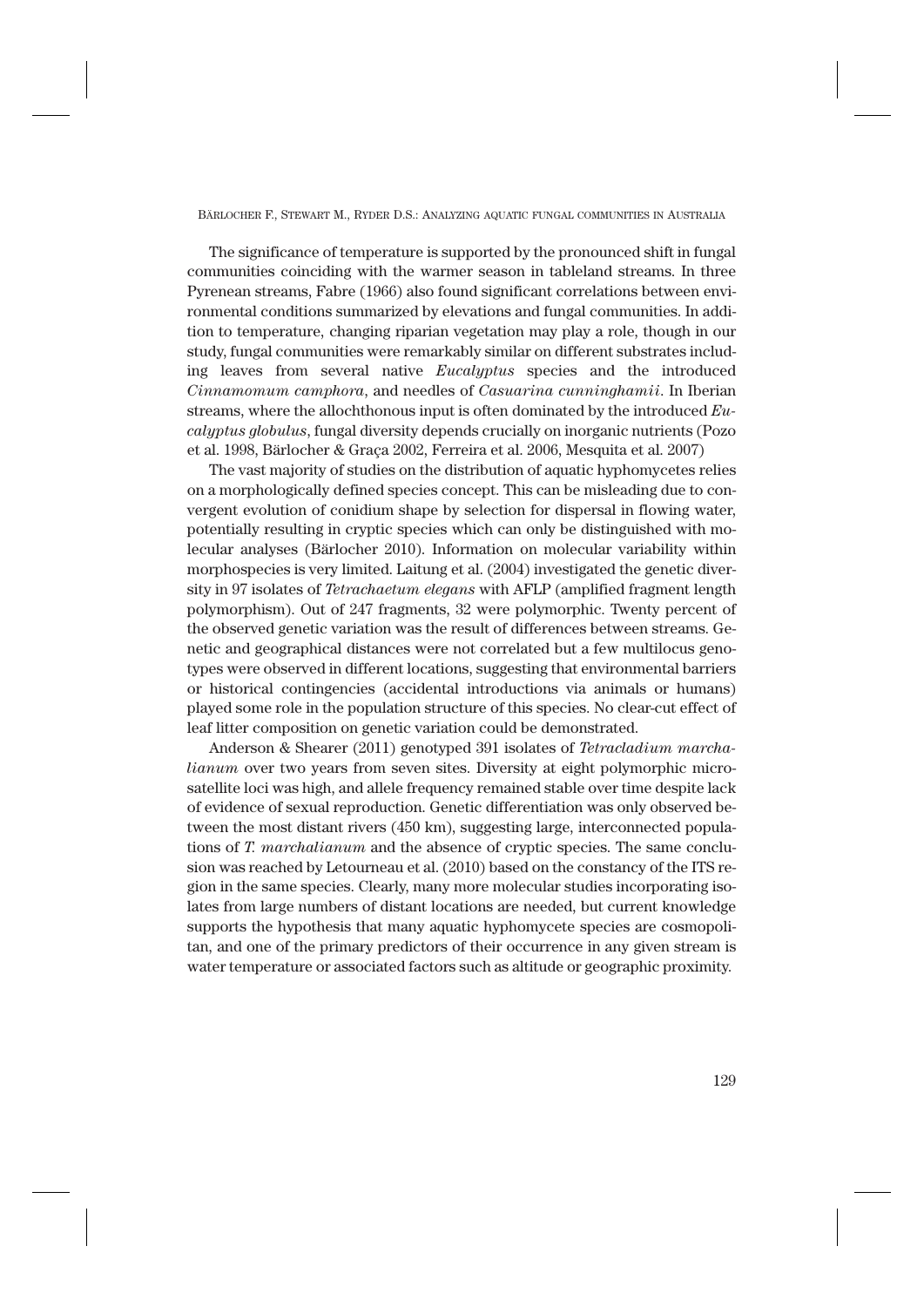## **ACKNOWLEDGEMENTS**

This study completed during a sabbatical stay of FB at the University of New England in Armidale. It was supported by an NSERC Discovery Grant to FB, and MS was supported by an Australian Postgraduate Award.

We thank Drs. I. Schoenlein-Crusius, I. C. Pires-Zottarelli and L. Marvanová for help with identifications.

#### **REFERENCES**

- ALLAN J.D., CASTILLO M.M. (2007): Stream Ecology: Structure and Function of Running Waters. 436 p. Springer, Dordrecht.
- ALEXOPOULOS C.J., MIMMS C.W., BLACKWELL M. (1996): Introductory Mycology. 868 p. Wiley & Sons, New York.
- ANDERSON M.J. (2003a): PCO. A computer program for principal coordinate analysis. Department of Statistics, University of Auckland, New Zealand, http://www.stat.auckland.ac.nz/~mja/Programs.htm. [accessed: 23 March 2011]
- ANDERSON M.J. (2003b): CAP. Canonical analysis of principal components. Department of Statistics, University of Auckland, New Zealand, http://www.stat.auckland.ac.nz/~mja/Programs.htm. [accessed: 23 March 2011]
- ANDERSON M.J., WILLIS T.J. (2003): Canonical analysis of principal coordinates: a useful method of constrained ordination for ecology. – Ecology 84: 511–525.
- ANDERSON J.L., SHEARER C.A. (2011): Population genetics of the aquatic fungus *Tetracladium marchalianum* over space and time. – PLoS ONE 6(1): e15908.
- BALDY V., CHAUVET E., GESSNER M.O. (1995): Bacteria, fungi and the breakdown of leaf litter in a large river. – Oikos 74: 93–102.
- BALDY V., CHAUVET E., CHARCOSSET J.-Y., GESSNER M.O. (2002): Microbial dynamics associated with leaves decomposing in the mainstem and floodplain pond of a large river. – Aquat. Microbiol. Ecol. 28: 25–36.
- BANENS R.T. (1987): The geochemical character of upland waters of Northeast New South Wales. Limnol. Oceanogr. 32: 1291–1306.
- BÄRLOCHER F. (1981): Fungi on the food and in the faeces of *Gammarus pulex*. Trans. Br. Mycol. Soc. 76: 160–165.
- BÄRLOCHER F. (1987): Aquatic hyphomycete spora in 10 streams of New Brunswick and Nova Scotia. Can. J. Bot. 65: 76–79.
- BÄRLOCHER F. (2000): Water-borne conidia of aquatic hyphomycetes: seasonal and yearly patterns in Catamaran Brook, New Brunswick, Canada. – Can. J. Bot. 78: 157–167.
- BÄRLOCHER F. (2009): Reproduction and dispersal in aquatic hyphomycetes. Mycoscience 50: 3–8.
- BÄRLOCHER F. (2010): Molecular approaches promise a deeper and broader understanding of the evolutionary ecology of aquatic hyphomycetes. – J. N. Am. Benthol. Soc. 29: 1027–1041.
- BÄRLOCHER F., GRAÇA M.A.S. (2002): Exotic riparian vegetation lowers fungal diversity but not leaf decomposition in Portuguese stream. – Freshw. Biol. 47: 1123–1135.
- BÄRLOCHER F., HELSON J., WILLIAMS D.D. (2010): Aquatic hyphomycete communities across a land-use gradient of Panamanian streams. – Fund. Appl. Limnol. 177: 209–221.
- BÄRLOCHER F., STEWART M., RYDER D.S. (2011): Decomposition of *Eucalyptus viminalis* leaves in Australian rivers – a potential role for zoosporic fungi? – Fundam. Appl. Limnol.: in press.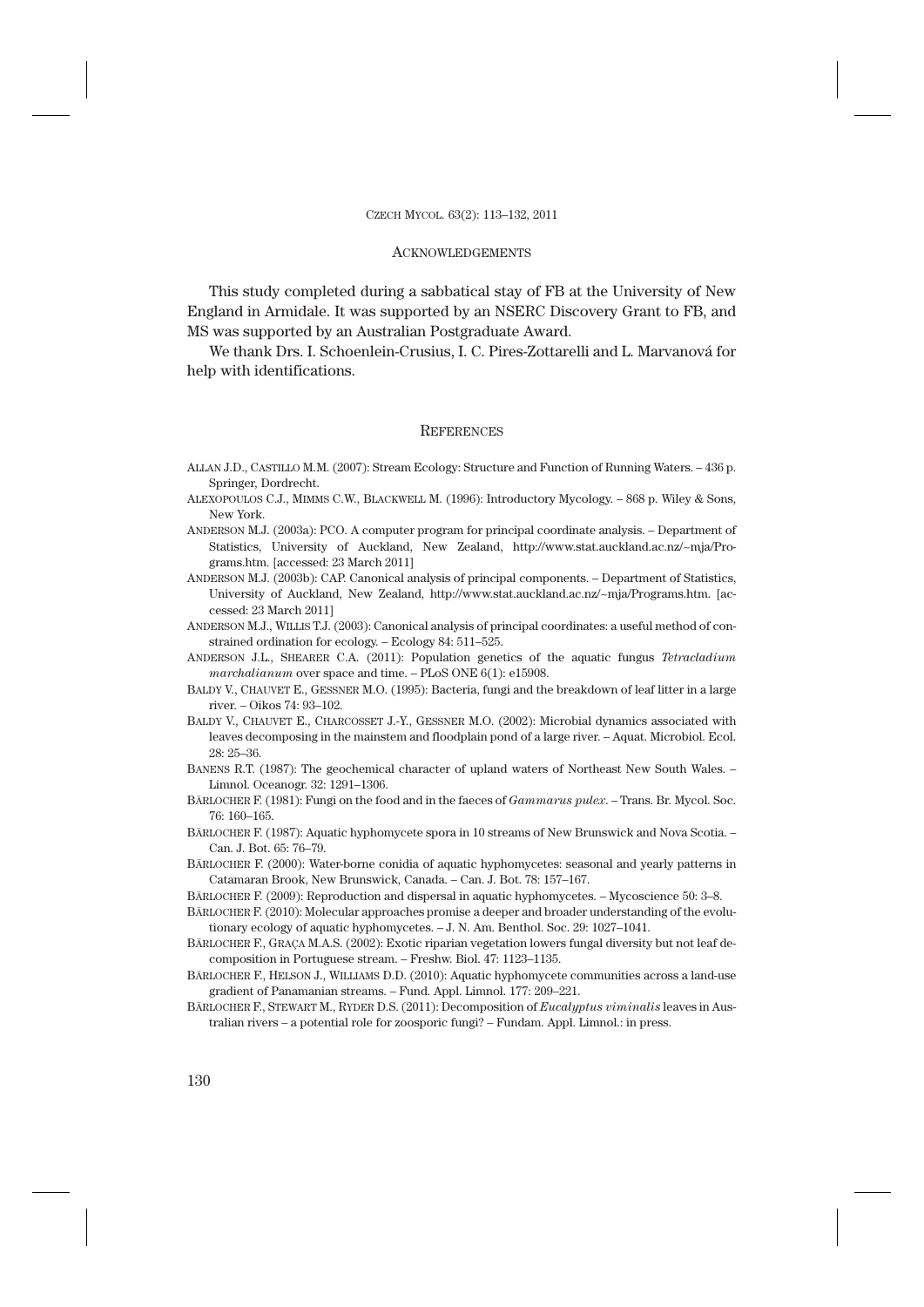- BARROW N.J., SPENCER K. (1971): Factors in the molybdenum and phosphorus status of soilson the Dorrigo Plateau of New South Wales. – Aust. J. Exp. Agric. An. Husb. 11: 670–676.
- BAUDOIN J.M., GUÉROLD F., FELTEN V., CHAUVET E., WAGNER P., ROUSSELLE P. (2008): Elevated aluminium concentration in acidified headwater streams lowers aquatic hyphomycete diversity and impairs leaf-litter breakdown. – Microb. Ecol. 56: 260–269.
- CANHOTO C., GRAÇA M.A.S. (2008): Interactions between fungi and stream invertebrates: back to the future. – Fung. Div. Res. Ser. 20: 305–325.
- CORNUT J., ELGER A., LAMBRIGOT D., MARMONIER P., CHAUVET E. (2010): Early stages of leaf decomposition are mediated by aquatic fungi in the hyporheic zone of woodland streams. – Freshw. Biol. 55: 2541–2556.
- COWLING S.W. (1963): The aquatic hyphomycetes of eastern Australia. 128 p., Honours B.Sc. thesis, University of New England, Armidale.
- FABRE E. (1996): Relationships between aquatic hyphomycetes communities and riparian vegetation in 3 Pyrenean streams. – C.R. Acad. Sci. III Vie 319: 107–111.
- FABRE E. (1997): Changes in concentration of aquatic hyphomycete conidia in water passing through a concrete pipe. – Mycol. Res. 8: 908–910.
- FERREIRA V., ELOSEGI A., GULIS V., POZO J., GRAÇA M.A.S. (2006): *Eucalyptus* plantations affect fungal communities associated with leaf-litter decomposition in Iberian streams. – Arch. Hydrobiol. 166: 467–490.
- GESSNER M.O, BÄRLOCHER F., CHAUVET E. (2003): Qualitative and quantitative analyses of aquatic hyphomycetes in streams. – Fung. Div. Res. Ser. 10: 127–157.
- HADWEN W.L., FELLOWS C.S., WESTHORPE D.P., REES G.N., MITROVIC S.M., TAYLOR B., BALDWIN D.S., SILVESTER E.S., CROOME R. (2010): Longitudinal trends in river functioning: Patterns of nutrient and carbon processing in three Australian rivers. – Riv. Res. Appl. 26: 1129–1152.
- KINGHAM R. (1998): Geology of the Murray-Darling basin simplified lithostratigraphic groupings. Australian Geological Survey Organisation, Record 1998/21.
- KRAUSS G.-J., SOLÉ M., KRAUSS G., SCHLOSSER D., WESENBERG D., BÄRLOCHER F. (2011): Fungi in freshwaters: ecology, physiology and biochemical potential. – FEMS Microb. Rev. DOI:10.1111/j.1574-6976.2011.00266.x
- KREBS C.J. (1999): Ecological Methodology. 620 p. Benjamin/Cummings, Menlo Park.
- LAITUNG B., PRETTY J.L., CHAUVET E., DOBSON M. (2002): Response of aquatic hyphomycete communities to enhanced stream retention in areas impacted by commercial forestry. – Freshw. Biol. 47: 313–323.
- LAITUNG B., CHAUVET E., FEAU N., FÈVE K., CHIKHI L., GARDES M. (2004): Genetic diversity in *Tetrachaetum elegans*, a mitosporic aquatic fungus. – Mol. Ecol. 13: 1679–1692.
- LETOURNEAU A., SEENA S., MARVANOVÁ L., BÄRLOCHER F. (2010): Potential use of barcoding to identify aquatic hyphomycetes. – Fung. Div. 40: 51–64.
- LUNT I.D, JANSEN A., BINNS D.L, KENNY S.A. (2007): Long-term effects of exclusion of grazing stock on degraded herbaceous plant communities in a riparian *Eucalyptus camaldulensis* forest in southeastern Australia. – Aust. Ecol. 32: 937–949.
- MAHARNING A.R., BÄRLOCHER F. (1996): Growth and reproduction in aquatic hyphomycetes. Mycologia 88: 80–88.
- MARVANOVÁ L., BÄRLOCHER F. (2001): Hyphomycetes from Canadian streams. VI. Rare species in pure cultures. – Czech Mycol. 53: 1–28.
- MARVANOVÁ L., OM-KALTHOUM KHATTAB S., WEBSTER J. (1993): *Mycofalcella calcarata*, anam. gen. et sp. nov. – Nova Hedwigia 56: 401–408.
- MARVANOVÁ L., PASCOAL C., CÁSSIO F. (2003): New and rare hyphomycetes from streams of northwest Portugal. Part I. – Cryptogamie Mycologie 24: 339–358.
- MESQUITA A., PASCOAL C., CÁSSIO F. (2007): Assessing effects of eutrophication in streams based on breakdown of eucalypt leaves. – Fund. Appl. Hydrobiol. 168: 221–230.